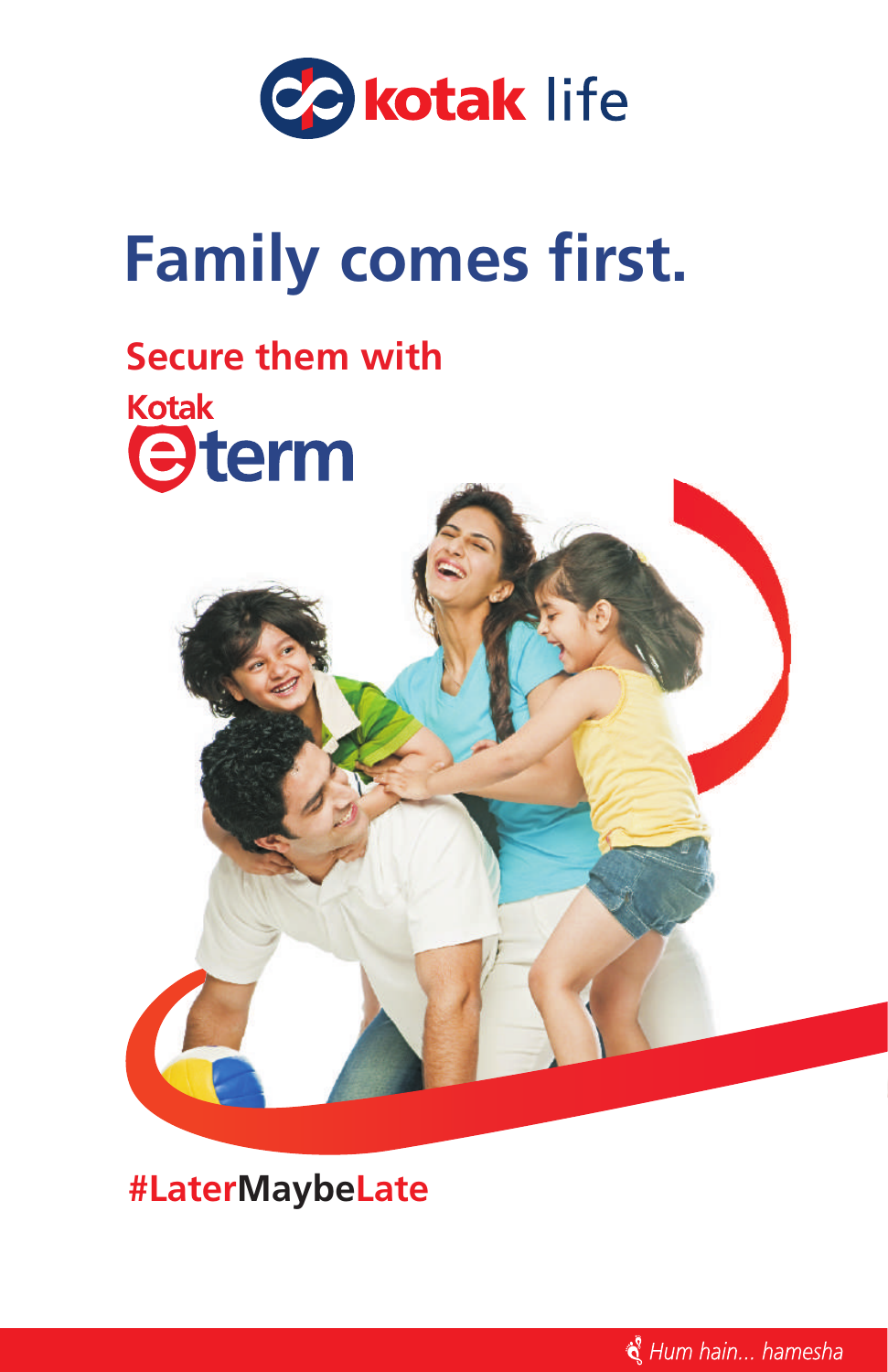

### **Kotak e-Term Plan**

Individual Non-Linked Non-Par Pure Protection Life Insurance Plan

You strive to provide comfort, happiness, and security to your family and you would want your family's future to be secured at all times. Your presence provides them with an envelope of security. Should your absence mean anything less?

Presenting **Kotak e-Term Plan** – a specially designed pure risk cover plan that provides protection to your loved ones. It is truly an economical means of providing high level of protection. This plan offers special premium rates to nontobacco users and women.

In the unfortunate event of death of the life insured during the term, the beneficiary would receive Death Benefit as per Plan Option selected. What's more?

This plan offers the option to enhance your coverage against Accidental Death, Total and Permanent Disability. Further, you can also choose additional cover through Permanent Disability Benefit Rider and Critical Illness Plus Benefit Rider on payment of additional premiums, therefore ensuring a complete cover against the unfortunate eventualities.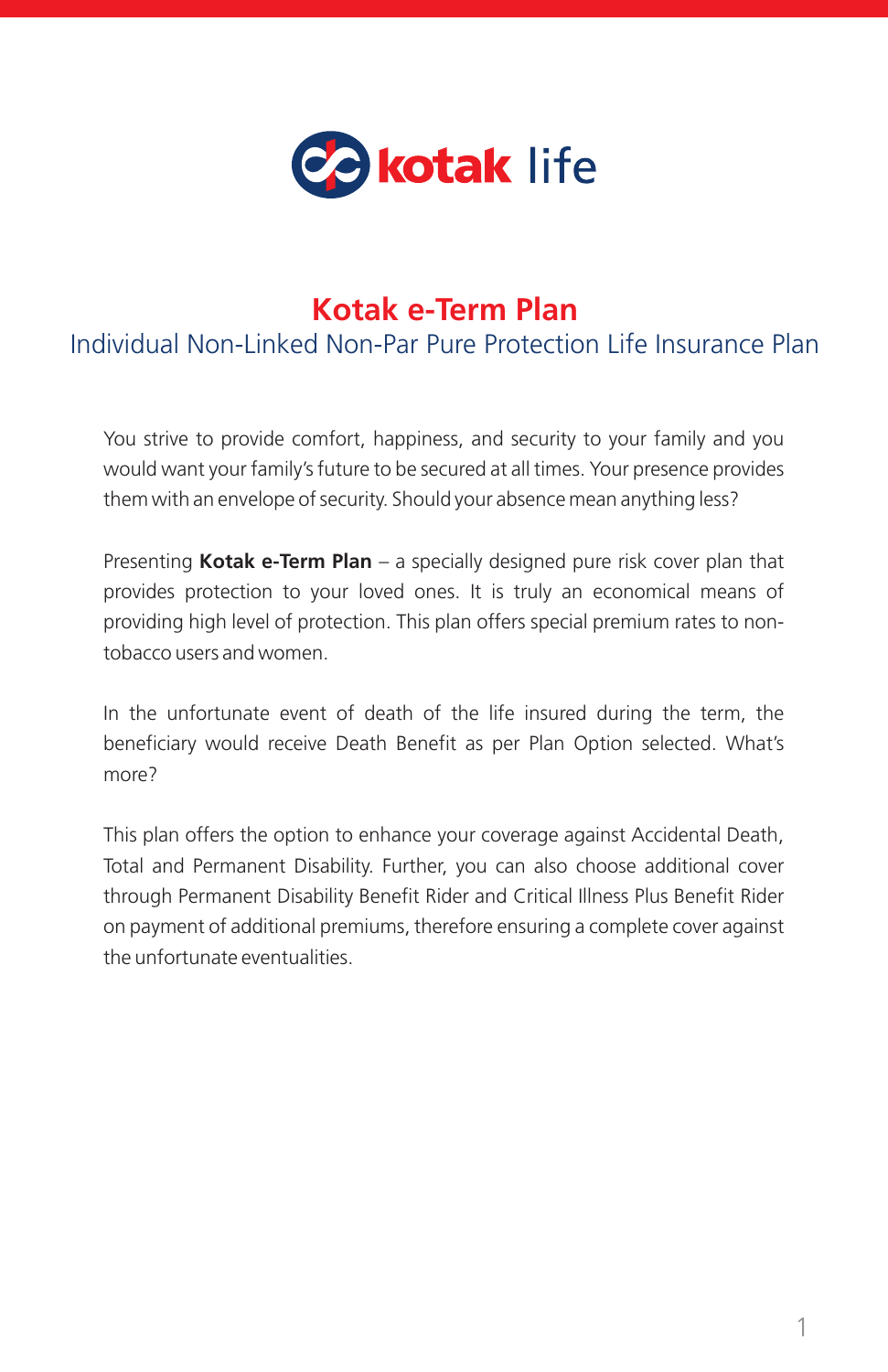### **Key Features:**

Low Cost Insurance offers the benefit of high cover at economical prices

Enhance Your Cover at specific events of life through Step-Up option 3 Plan Options to choose from

Enhanced Protection against Accidental Death, Critical Illness and Total Permanent Disability

3 Payout Options to choose from

#### Special Rates for Non-Tobacco Users & Women

### **How Does the Plan Work?**

#### Step 1:

Choose your Coverage Amount (Basic Sum Assured) & Policy Term & Premium Payment Term based on your requirement

#### Step 5 (Optional):

Choose Additional Cover through 2 Riders:

- Permanent Disability Benefit Rider
- Critical Illness Plus Benefit Rider

#### Step 2:

Select any one of the 3 Plan Options:

- Life
- Life Plus
- **Life Secure**

#### Step 4:

#### Choose

- Premium Paying Mode as per your requirement
- Step-Up option to increase coverage on future life stage events

#### Step 3:

Select from 3 Payout Options:

- Immediate Payout
- **Level Recurring Payout**
- Increasing Recurring Payout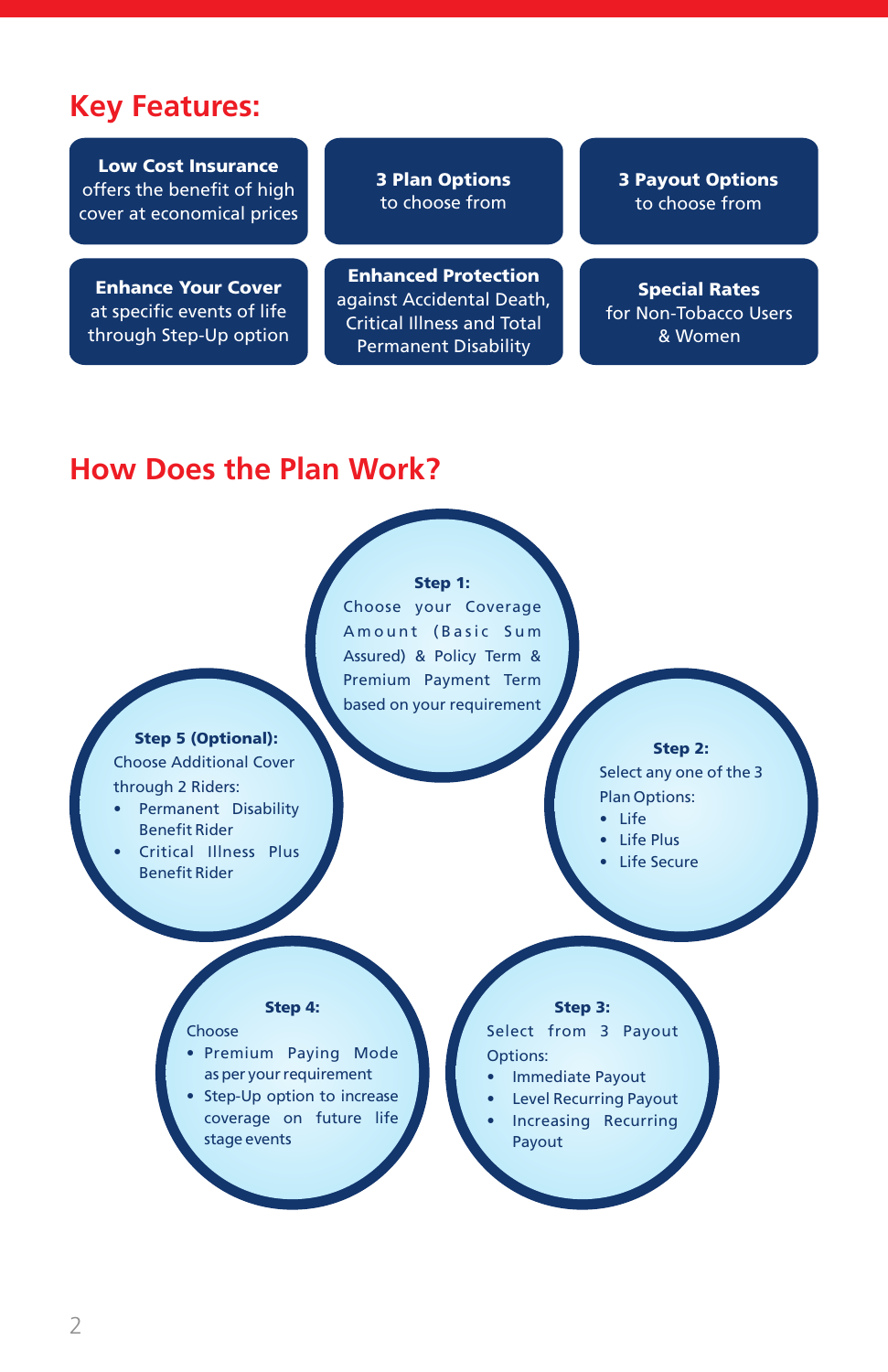# **Plan Options**

You may select any one of the 3 Plan Options available under this plan at inception based on your requirements. Once the Plan Option is chosen, the same cannot be changed during the policy term.



### **1T&C Death Benefit :**

In case of an unfortunate event of death of the life insured during the policy term, the benefit payout shall vary based on the Plan Options.

| <b>Events</b>                                               |                                                     | <b>Plan Options</b>                                                                                                                                     |                                                                                               |  |  |
|-------------------------------------------------------------|-----------------------------------------------------|---------------------------------------------------------------------------------------------------------------------------------------------------------|-----------------------------------------------------------------------------------------------|--|--|
|                                                             | Life                                                | Life Plus                                                                                                                                               | Life Secure <sup>#</sup>                                                                      |  |  |
| On Natural Death of<br>Life Insured                         |                                                     | 100% of Sum Assured on<br>death shall be payable                                                                                                        | 100% of Sum Assured on death<br>shall be payable                                              |  |  |
| On Accidental Death<br>of Life Insured                      | 100% of Sum<br>Assured on death<br>shall be payable | 100% of Sum Assured on<br>death shall be payable PLUS<br>Accidental Death Benefit <sup>2T&amp;C</sup><br>shall be payable subject to<br>max of ₹1 Crore |                                                                                               |  |  |
| On Total & Permanent<br>Disability (TPD) of Life<br>Insured | Not Applicable                                      |                                                                                                                                                         | Waiver of all future Premiums<br>on TPD^ and the Policy<br>continues till end of Policy Term. |  |  |

# Life Secure option shall not be applicable for Single Premium Paying policy

^Total and Permanent Disability due to sickness or accident, where accident is defined as sudden, unforeseen and involuntary event caused by external, visible and violent means, occurring independently of any other causes and within one hundred and fifty (150) days of such trauma, subject to conditions for Total and Permanent Disability, being met and acceptance of the claim by us after intimation to the company within 180 days of such trauma. The conditions and exclusions are mentioned in Points 5 & 7 respectively under Terms & Conditions.

#### **Sum Assured on Death**

In case of an unfortunate event of death of the life insured during the policy term, the Nominee shall receive the Sum Assured on death as mentioned below: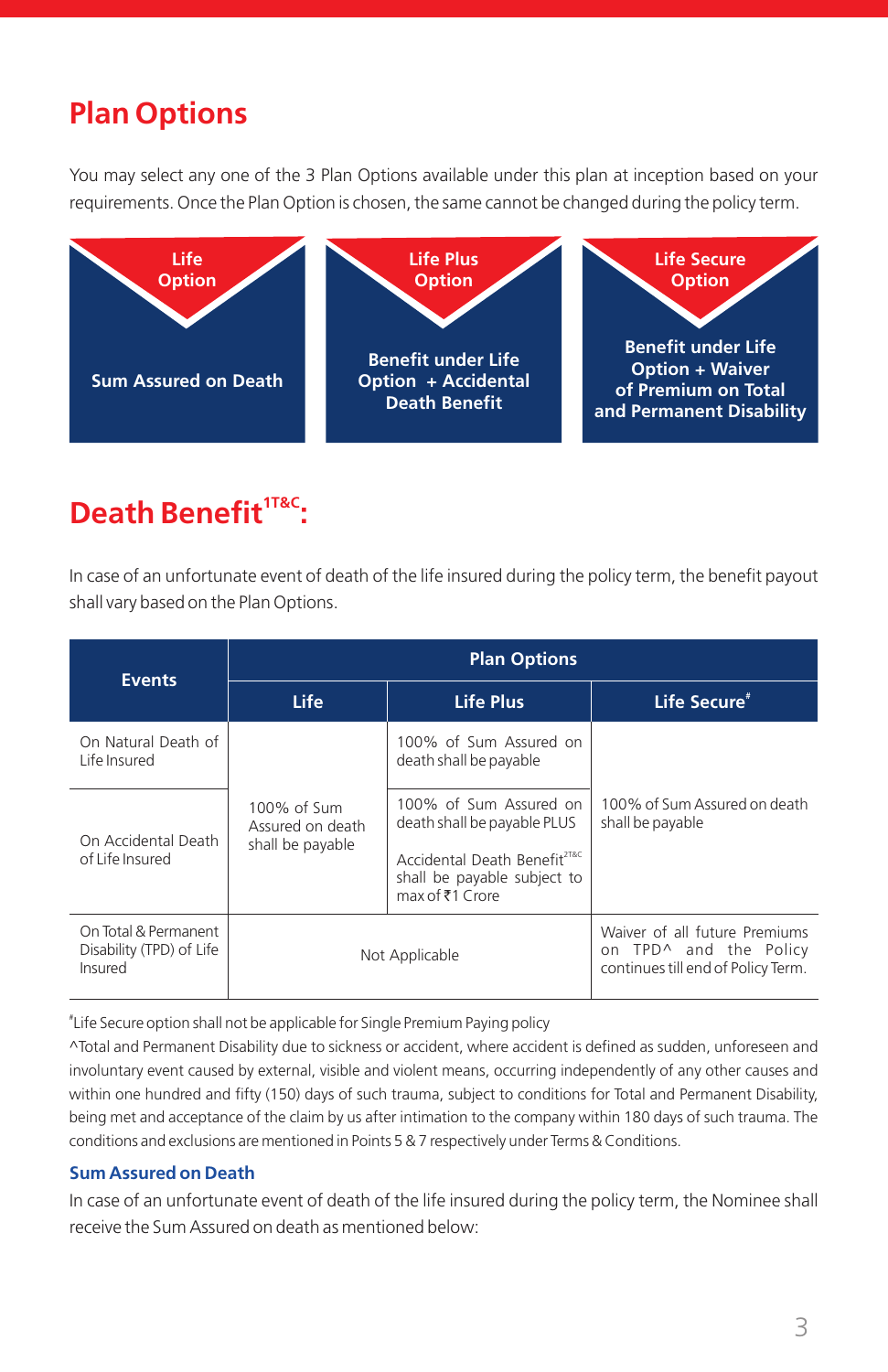| <b>For Regular and Limited Premium</b>                                                                         | <b>For Single Premium</b>            |
|----------------------------------------------------------------------------------------------------------------|--------------------------------------|
| Sum Assured on death shall be highest of the following: Sum Assured on death shall be higher of the following: |                                      |
| • Sum Assured* OR                                                                                              | • Basic Sum Assured OR               |
| • 11 times Annualised Premium <sup>®</sup> OR                                                                  | • 1.25 times the Single Premium paid |
| • 105% of all premiums** paid till the date of                                                                 |                                      |
| death                                                                                                          |                                      |

+ Sum Assured shall mean Basic Sum Assured adjusted for increase / decrease in Basic Sum Assured, in case Step-up / Step-down option is exercised by the policyholder.

@Annualised Premium is the premium payable in a policy year, excluding the underwriting extra premiums, loadings for modal premium, Goods and Services Tax and Cess, as applicable and Rider Premium, if any.

++This shall include all extra premium paid under the policy along with Step-Up Option Fees

# **Payout Options:**

The policyholder can select from any one of the following payout options at the inception of the policy. The benefit amount shall be paid to the nominee as per the payout option selected by policyholder, in the event of the life insured's death. Once a Payout Option has been opted at inception of the policy, the same cannot be changed for the remaining policy term.

| <b>Payout Options</b>                                                                            |                                                                                                                                                                                                                                  |                                                                                                                                                                                                                                                                                                                                                |  |  |
|--------------------------------------------------------------------------------------------------|----------------------------------------------------------------------------------------------------------------------------------------------------------------------------------------------------------------------------------|------------------------------------------------------------------------------------------------------------------------------------------------------------------------------------------------------------------------------------------------------------------------------------------------------------------------------------------------|--|--|
| <b>Immediate Payout</b>                                                                          | <b>Level Recurring Payout</b>                                                                                                                                                                                                    | <b>Increasing Recurring Payout</b>                                                                                                                                                                                                                                                                                                             |  |  |
|                                                                                                  | Lump sum payment of 10% of Sum Assured on death shall be paid at the<br>time of claim settlement, and                                                                                                                            |                                                                                                                                                                                                                                                                                                                                                |  |  |
| Sum Assured on death shall be<br>paid in lump sum immediately and<br>the policy shall terminate. | 6% of Sum Assured on death shall<br>be payable at the end of every year<br>for 15 years; the first payment<br>being made one year after the<br>date of death of the life insured                                                 | 6% of Sum Assured on death shall<br>be payable at the end of the first<br>year from the date of death,<br>thereafter the payout shall<br>continue to increase by 10% every<br>year (Simple Interest Rate). These<br>instalments shall be payable at the<br>end of every year for 15 years<br>starting from one year after the<br>date of death |  |  |
|                                                                                                  | • There is an option to receive this annual payment in monthly mode<br>• Monthly payments shall be 8.22% of the Annual Payments. The first<br>payment shall start from one month after the date of death of the life<br>insured. |                                                                                                                                                                                                                                                                                                                                                |  |  |

Under Level /Increasing Recurring Payout option, in case the nominee decides to receive the benefit in lump sum instead of recurring payouts, a discounted value of the outstanding payouts shall be paid as lump sum. The discounted value shall be calculated using a discounting rate of 6.0% p.a. (compounded yearly). However, Accidental Death Benefit applicable under 'Life Plus' option shall be payable in Lump sum irrespective of the above payout options selected.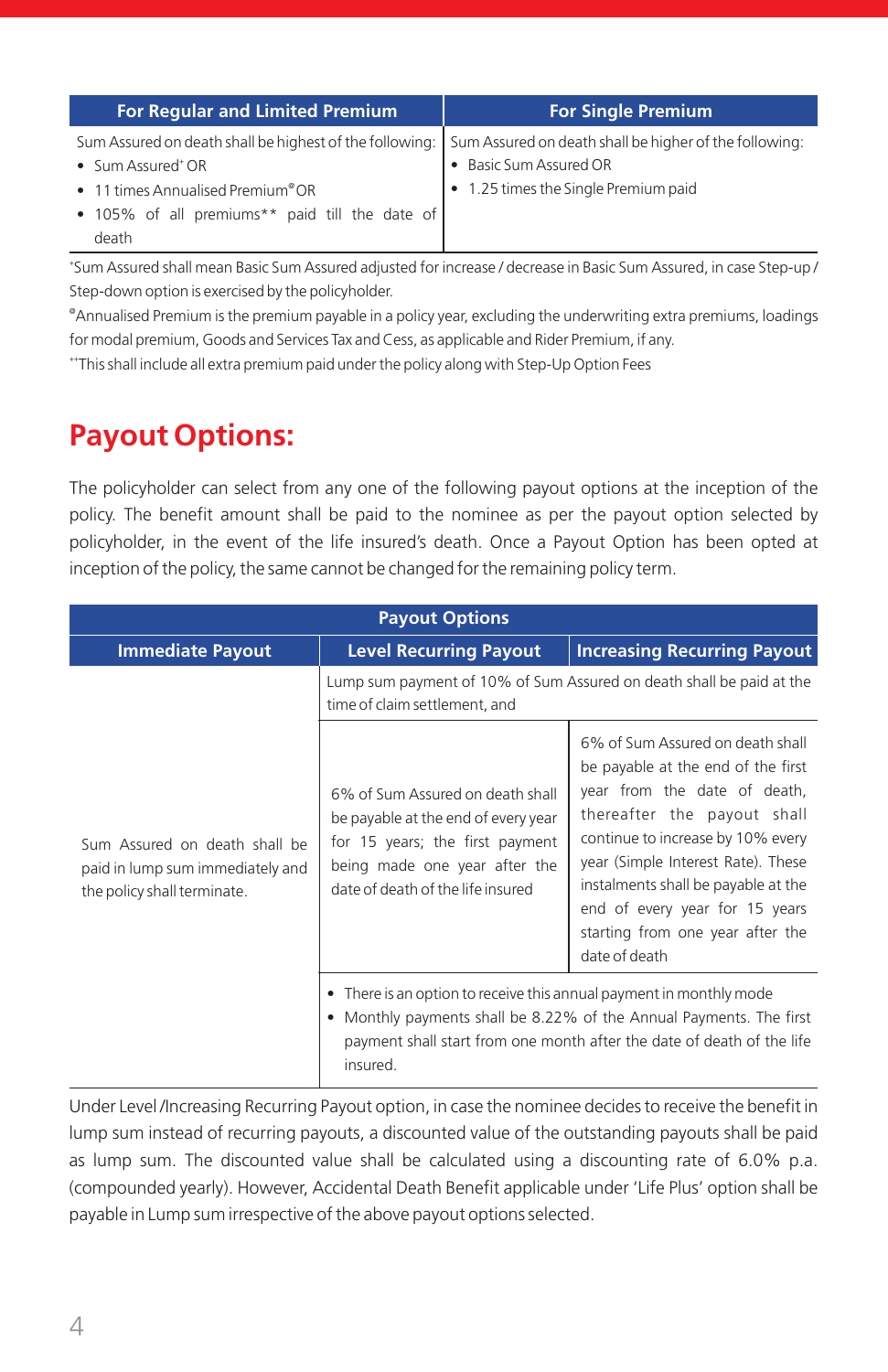# **Step-Up Option**

- Under Regular Premium Paying policies, you can go for Step-Up option at the time of purchasing the policy. It guarantees you additional insurance cover at specific important stages in your life in a cost effective and hassle free manner.
- Step-Up option shall not be applicable for policies purchased through online channel
- You can increase your Basic Sum Assured without having to give any further evidence of health or undergo any further medical examination. The important events on which you can exercise this option and the limits of the increase in Basic Sum Assured are given below:

| <b>Events</b>                                                            | <b>Maximum Increase in Basic Sum Assured</b>                    |
|--------------------------------------------------------------------------|-----------------------------------------------------------------|
| Marriage <sup>-</sup>                                                    | 50% of Basic Sum Assured                                        |
| Purchase of first house after commencement of the<br>policy <sup>-</sup> | 50% of Basic Sum Assured<br>(subject to maximum of loan amount) |
| Birth or legal adoption of a child                                       | 25% of Basic Sum Assured for each child                         |
| On the 1st, 3rd and 5th policy anniversary                               | 25% of Basic Sum Assured                                        |

~ Step-Up option need to be exercised within 1 year from date of event.

- You may exercise the Step-Up option only up to the age of 45 years. Step-Up Option once exercised shall incur additional premium due to increase in Sum Assured. The revised premium shall depend upon the attained age of the Life Insured at the time of exercising Step-Up Option
- On exercising this option on one or more of the events listed above, the Total Sum Assured cannot be more than 3 times your original Basic Sum Assured.
- Step Up option shall be applicable only on Basic Sum Assured. Accidental Death Benefit payable under Life Plus option shall not increase on exercising the Step-Up option.
- The benefit shall be payable as per the payout option chosen at inception. Additional premium shall be charged for the increase in Basic Sum Assured.
- Step-Up option is available to you at a nominal fee depending upon the policy term chosen by you. This fee shall be charged continuously from the date of inception of the policy if opted, till the age of 45 or the end of policy term, whichever is earlier
- The increased Sum Assured is effective from the following policy anniversary.

# **Step-Up Option Fees**

| <b>Policy Term</b>                           | Up to 15 years | Above 15 years |  |
|----------------------------------------------|----------------|----------------|--|
| Option Fees (as % of Original Basic Premium) | 3%             | 5%             |  |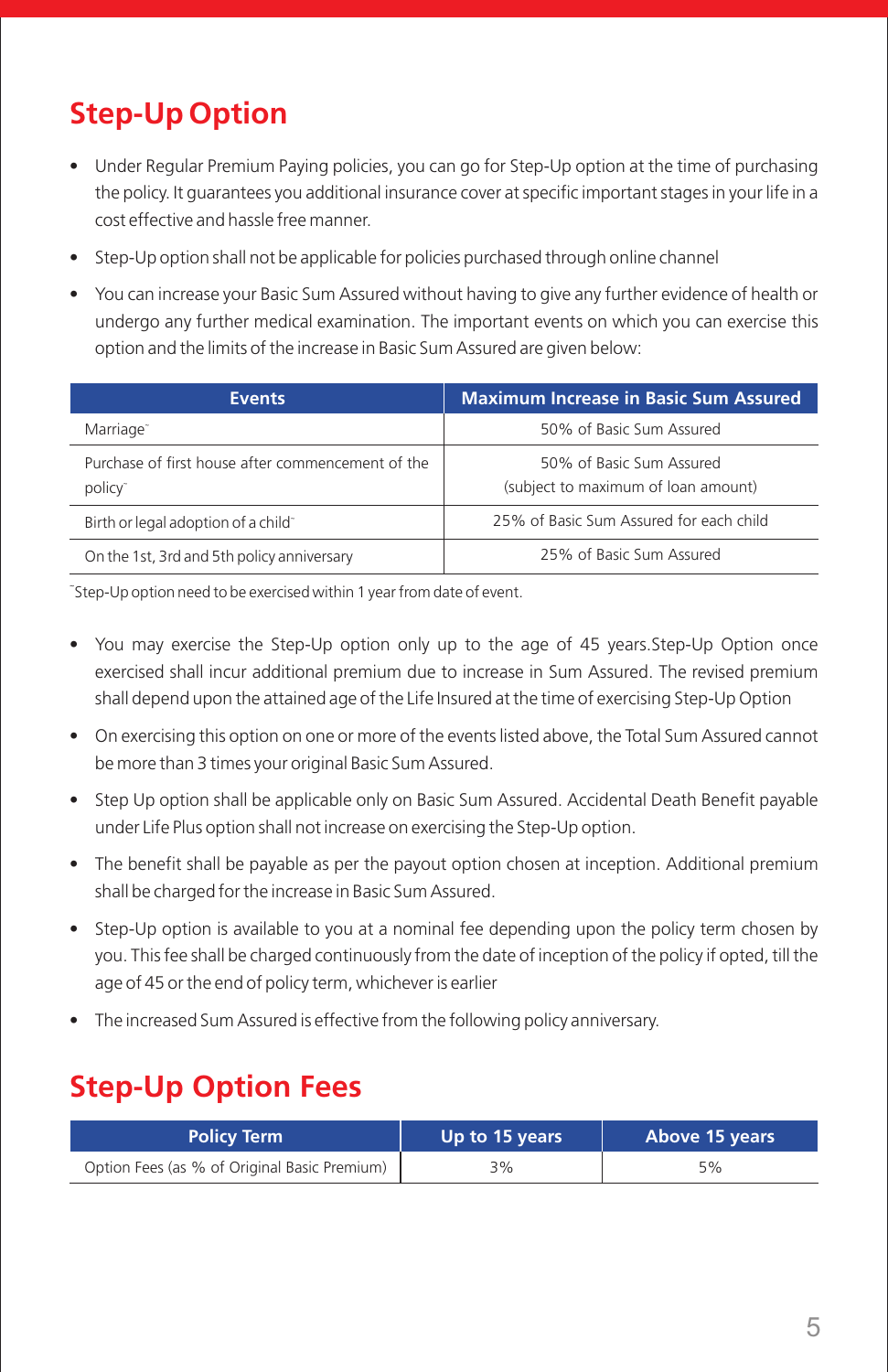# **Step-Down Option**

Responsibilities don't remain the same throughout the life. Under Regular Premium Paying policies, in the event of real need, you can step down to a lower amount of cover subject to the minimum amount of cover available in this plan, subject to below terms and conditions:

Step-Down Option can be exercised anytime during the policy term but shall be effective only from the next premium due date. Step-Down option can be done only once during the policy term and the premium shall be recalculated based on the revised Sum Assured, Age at Entry and original policy term.

- $\;\bullet\;\;$  A charge of  $\bar{\ast}$  500 shall be applicable in case you choose to exercise Step-Down Option
- Step-Down Option can only be exercised if the:
	- Step-Up Option has not been opted under the policy or
	- Step-Up Option has been opted under the policy but the same has not been exercised.
- Due to exercising of the Step-Down option, if the revised Sum Assured becomes lower than Rider Sum Assured, then the Rider Sum Assured shall also be lowered automatically as per Rider terms and conditions, to the extent of revised Sum Assured. Under Life Plus option, due to exercising of the Step-Down option, if the revised Sum Assured becomes lower than in-built Accidental Death Benefit, then the Accidental Death Benefit shall also be reduced to the extent of revised Sum Assured.

| <b>Additional Features</b>                         | <b>Benefits</b>                                                                                                                                                                                                                                      |  |
|----------------------------------------------------|------------------------------------------------------------------------------------------------------------------------------------------------------------------------------------------------------------------------------------------------------|--|
| Convenient premium payment                         | As per suitability, you can opt for premium payment term (PPT) i.e. regular<br>or limited or single pay, from available options (please refer to "Eligibility"<br>section below).                                                                    |  |
| term and modes                                     | You have the option to pay your premiums yearly, half yearly, quarterly or<br>monthly and can also change the premium payment mode on policy<br>anniversary                                                                                          |  |
|                                                    | If you feel the insurance cover is not adequate or wish to customize the<br>protection, you can do so by attaching below mentioned optional Riders to<br>your Base Plan on payment of additional premium:                                            |  |
| Additional Protection (Optional)<br>through Riders | Kotak Critical Illness Plus Benefit Rider (UIN: 107B020V01): Rider Sum<br>Assured shall be payable on admission of a claim on any one of the 37<br>covered critical illness, subject to terms and conditions, definitions and<br>specific exclusions |  |
|                                                    | Kotak Permanent Disability Benefit Rider (UIN: 107B002V03): 120%<br>of the Rider Sum Assured shall be payable over a period of 5 years.                                                                                                              |  |
|                                                    | Kotak Permanent Disability Benefit Rider shall not be available for 'Life<br>Secure' Option and Online Channel. For more details on Riders and<br>exclusions please refer to the Individual Rider Brochure                                           |  |

# **Enhancing your Options**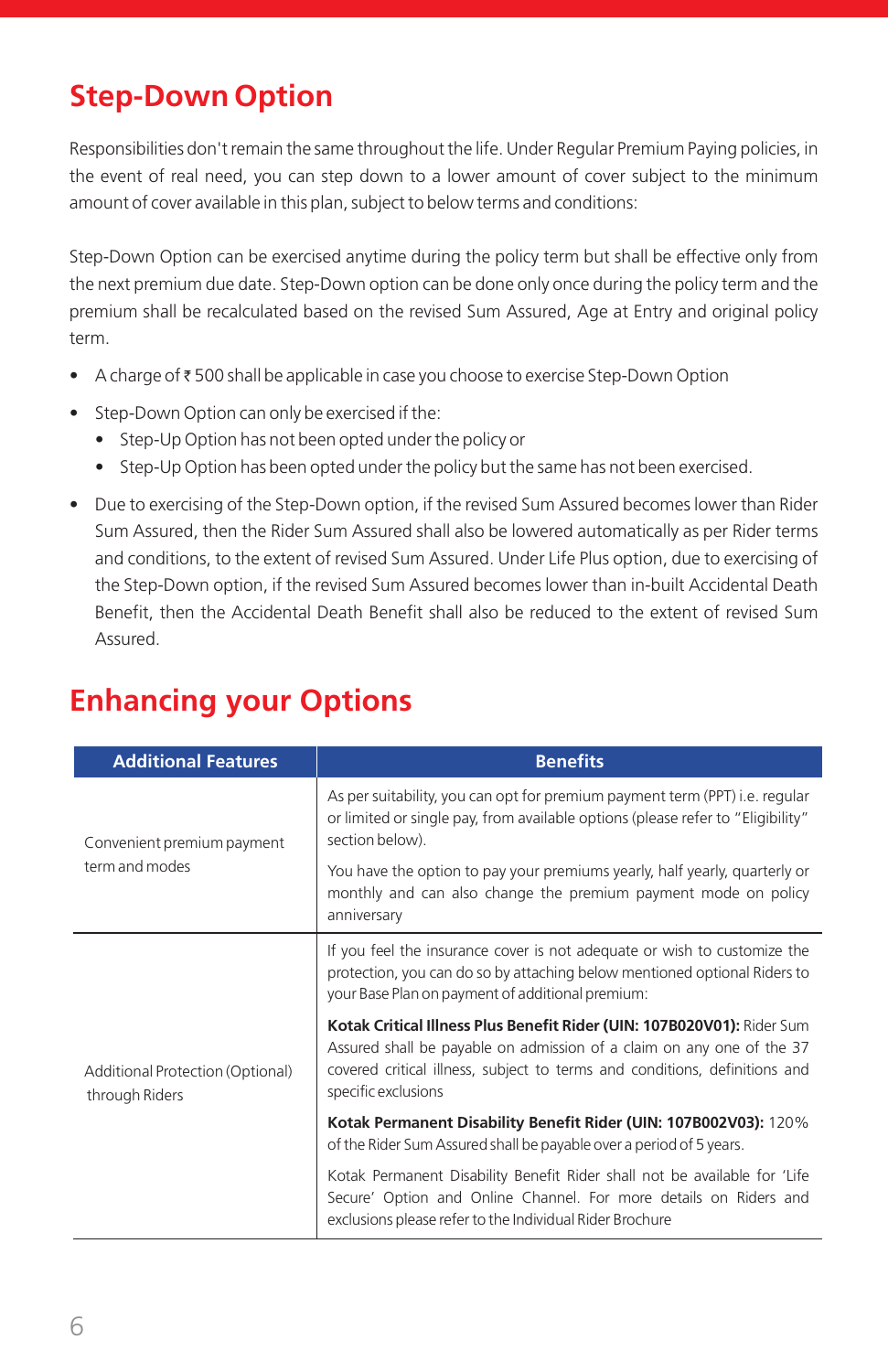# **Tax Benefit**

You may avail of tax benefits as per the Income Tax Act, 1961 subject to conditions as specified in those sections. Tax benefits are subject to change as per tax laws. You are advised to consult your Tax Advisor for details. Goods and Services Tax and Cess, as applicable shall be levied over and above premium amount shown here as per applicable tax laws.

# **Sample Illustration**

Given below are premiums for sample combination of entry age and policy term (Regular pay) for a Basic Sum Assured of  $\bar{\ast}$  1 Crore under Life option for policyholder buying the policy through Agent.

| <b>Entry age / Policy Term</b> | 25 years | 30 years | 35 years | 40 years |
|--------------------------------|----------|----------|----------|----------|
| 30 years                       | ₹9,100   | ₹9,600   | ₹9,800   | ₹ 10,200 |
| 35 years                       | ₹ 11,800 | ₹ 12,700 | ₹ 13,400 | ₹ 14,000 |
| 40 years                       | ₹ 17,300 | ₹ 18,400 | ₹ 19,600 | NА       |
| 45 years                       | ₹ 25,700 | ₹ 27,700 | NА       | NА       |

#### **Immediate Payout:**

#### **Level Recurring Payout:**

| <b>Entry age / Policy Term</b> | 25 years | 30 years | 35 years | 40 years |
|--------------------------------|----------|----------|----------|----------|
| 30 years                       | ₹7,600   | ₹8,100   | ₹8,200   | ₹8,600   |
| 35 years                       | ₹9.900   | ₹ 10,600 | ₹ 11,200 | ₹ 11,800 |
| 40 years                       | ₹ 14,400 | ₹ 15,400 | ₹ 16,400 | NА       |
| 45 years                       | ₹ 21,600 | ₹ 23,100 | NА       | NА       |

#### **Increasing Recurring Payout:**

| <b>Entry age / Policy Term</b> | 25 years | 30 years | 35 years | 40 years |
|--------------------------------|----------|----------|----------|----------|
| 30 years                       | ₹ 11,500 | ₹ 12,200 | ₹ 12,400 | ₹ 12,900 |
| 35 years                       | ₹ 15,000 | ₹ 16,200 | ₹ 17,000 | ₹ 17,900 |
| 40 years                       | ₹ 22,000 | ₹ 23,600 | ₹ 25,100 | NА       |
| 45 years                       | ₹ 33,200 | ₹ 35,500 | NА       | NА       |

Premiums mentioned above are annual premiums excluding Goods and Services Tax and Cess, as applicable and is for a healthy individual male (non-tobacco user). The premiums are further subject to Goods and Services Tax and Cess, as applicable.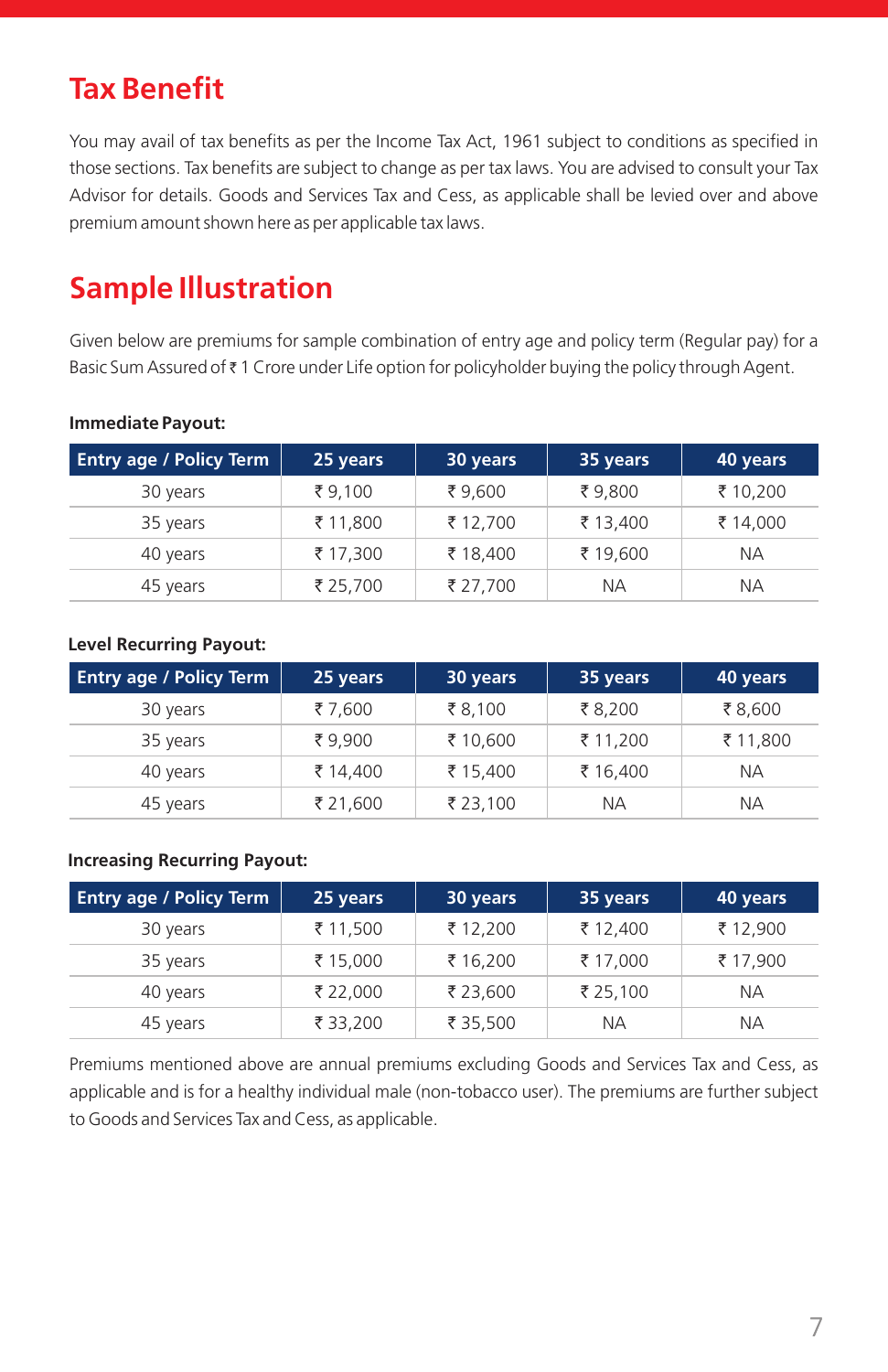# **Eligibility**

| <b>Eligibility Criteria</b>                  | <b>Minimum</b>                                                                                                                                                                                                                                     |                                                                                                             | <b>Maximum</b>                                          |                                                                                                                                           |  |
|----------------------------------------------|----------------------------------------------------------------------------------------------------------------------------------------------------------------------------------------------------------------------------------------------------|-------------------------------------------------------------------------------------------------------------|---------------------------------------------------------|-------------------------------------------------------------------------------------------------------------------------------------------|--|
| <b>Entry Age</b><br>(as on last birthday)    | 18 years                                                                                                                                                                                                                                           | 65 years (Except for Limited Pay - "Pay till 60 Years")<br>50 Years (For Limited Pay - "Pay till 60 Years") |                                                         |                                                                                                                                           |  |
| <b>Maturity Age</b><br>(as on last birthday) | 23 years                                                                                                                                                                                                                                           | 75 years                                                                                                    |                                                         |                                                                                                                                           |  |
| <b>Premium Payment Term</b>                  | <b>Regular Pay:</b>                                                                                                                                                                                                                                |                                                                                                             |                                                         |                                                                                                                                           |  |
| (PPT)/Policy Term (PT)                       | <b>Premium Payment Term</b><br><b>Policy Term</b>                                                                                                                                                                                                  |                                                                                                             |                                                         |                                                                                                                                           |  |
|                                              | Same as Policy Term                                                                                                                                                                                                                                |                                                                                                             | Min: 5 Years<br>Max: 40 Years or 75 minus Age at Entry  |                                                                                                                                           |  |
|                                              | <b>Limited Pay:</b>                                                                                                                                                                                                                                |                                                                                                             |                                                         |                                                                                                                                           |  |
|                                              |                                                                                                                                                                                                                                                    | <b>Premium Payment Term</b>                                                                                 |                                                         | <b>Policy Term</b>                                                                                                                        |  |
|                                              | 5 Pay                                                                                                                                                                                                                                              |                                                                                                             |                                                         | Min: 10 Years<br>Max: 40 Years or 75 minus Age at Entry                                                                                   |  |
|                                              | 7 Pay~                                                                                                                                                                                                                                             |                                                                                                             |                                                         | Min: 12 Years<br>Max: 40 Years or 75 minus Age at Entry                                                                                   |  |
|                                              | 10 Pay                                                                                                                                                                                                                                             |                                                                                                             |                                                         | Min: 15 Years<br>Max: 40 Years or 75 minus Age at Entry                                                                                   |  |
|                                              | 15 Pay~                                                                                                                                                                                                                                            |                                                                                                             |                                                         | Min: 20 Years<br>Max: 40 Years or 75 minus Age at Entry                                                                                   |  |
|                                              | Pay till 60 Years (Minimum<br>Premium Payment Term of<br>10 Years)                                                                                                                                                                                 |                                                                                                             | Min: 15 Years<br>Max: 40 Years or 75 minus Age at Entry |                                                                                                                                           |  |
|                                              | Single Pay:                                                                                                                                                                                                                                        |                                                                                                             |                                                         |                                                                                                                                           |  |
|                                              | <b>Premium Payment Term</b><br><b>Policy Term</b>                                                                                                                                                                                                  |                                                                                                             |                                                         |                                                                                                                                           |  |
|                                              | One Time Payment                                                                                                                                                                                                                                   |                                                                                                             |                                                         | Min: 5 Years<br>Max: 40 Years or 75 minus Age at Entry                                                                                    |  |
|                                              | Note: ~7 and 15 Pay shall not be available for Online Channel                                                                                                                                                                                      |                                                                                                             |                                                         |                                                                                                                                           |  |
| <b>Premium Payment Option</b>                | Regular, Limited and Single Pay                                                                                                                                                                                                                    |                                                                                                             |                                                         |                                                                                                                                           |  |
| <b>Premium Payment Mode</b>                  | Single, Yearly, Half-Yearly®, Quarterly® and Monthly<br>( <sup>®</sup> Half Yearly and Quarterly mode shall not be available for Online Channel)                                                                                                   |                                                                                                             |                                                         |                                                                                                                                           |  |
| <b>Modal Factor</b>                          |                                                                                                                                                                                                                                                    |                                                                                                             |                                                         | The following modal loadings shall be used to calculate the instalment<br>premium in case of Regular and Limited Premium Payment Options: |  |
|                                              | <b>Premium Payment Term</b>                                                                                                                                                                                                                        |                                                                                                             |                                                         | <b>Premium Payment Modal Factor</b>                                                                                                       |  |
|                                              | Single Premium                                                                                                                                                                                                                                     |                                                                                                             |                                                         | 100% of Base Premium                                                                                                                      |  |
|                                              | <b>Regular/Limited Pay</b>                                                                                                                                                                                                                         |                                                                                                             |                                                         |                                                                                                                                           |  |
|                                              | Yearly                                                                                                                                                                                                                                             |                                                                                                             |                                                         | 100% of Annual Premium                                                                                                                    |  |
|                                              | Half-Yearly                                                                                                                                                                                                                                        |                                                                                                             |                                                         | 51% of Annual Premium                                                                                                                     |  |
|                                              | Quarterly                                                                                                                                                                                                                                          |                                                                                                             |                                                         | 26% of Annual Premium                                                                                                                     |  |
|                                              | Monthly                                                                                                                                                                                                                                            |                                                                                                             |                                                         | 8.8% of Annual Premium                                                                                                                    |  |
| <b>Premium</b>                               | Minimum Premium shall vary based on the Age, Gender & Lifestyle<br>(Tobacco / Non-Tobacco user) of the Life Insured along with Plan Option,<br>Payout Option, Policy Term, Premium Payment Term and the Basic Sum<br>Assured opted for the policy. |                                                                                                             |                                                         |                                                                                                                                           |  |
|                                              | Maximum Premium: No limit, but shall depend on the Maximum Basic Sum<br>Assured which is subject to underwriting                                                                                                                                   |                                                                                                             |                                                         |                                                                                                                                           |  |
| <b>Basic Sum Assured</b>                     | Min-₹25,00,000<br>Max-No limit, subject to Underwriting Policy<br>However Accidental Death Benefit payable under Life Plus Option shall be<br>subject to a maximum of ₹1 Crore                                                                     |                                                                                                             |                                                         |                                                                                                                                           |  |
|                                              |                                                                                                                                                                                                                                                    |                                                                                                             |                                                         |                                                                                                                                           |  |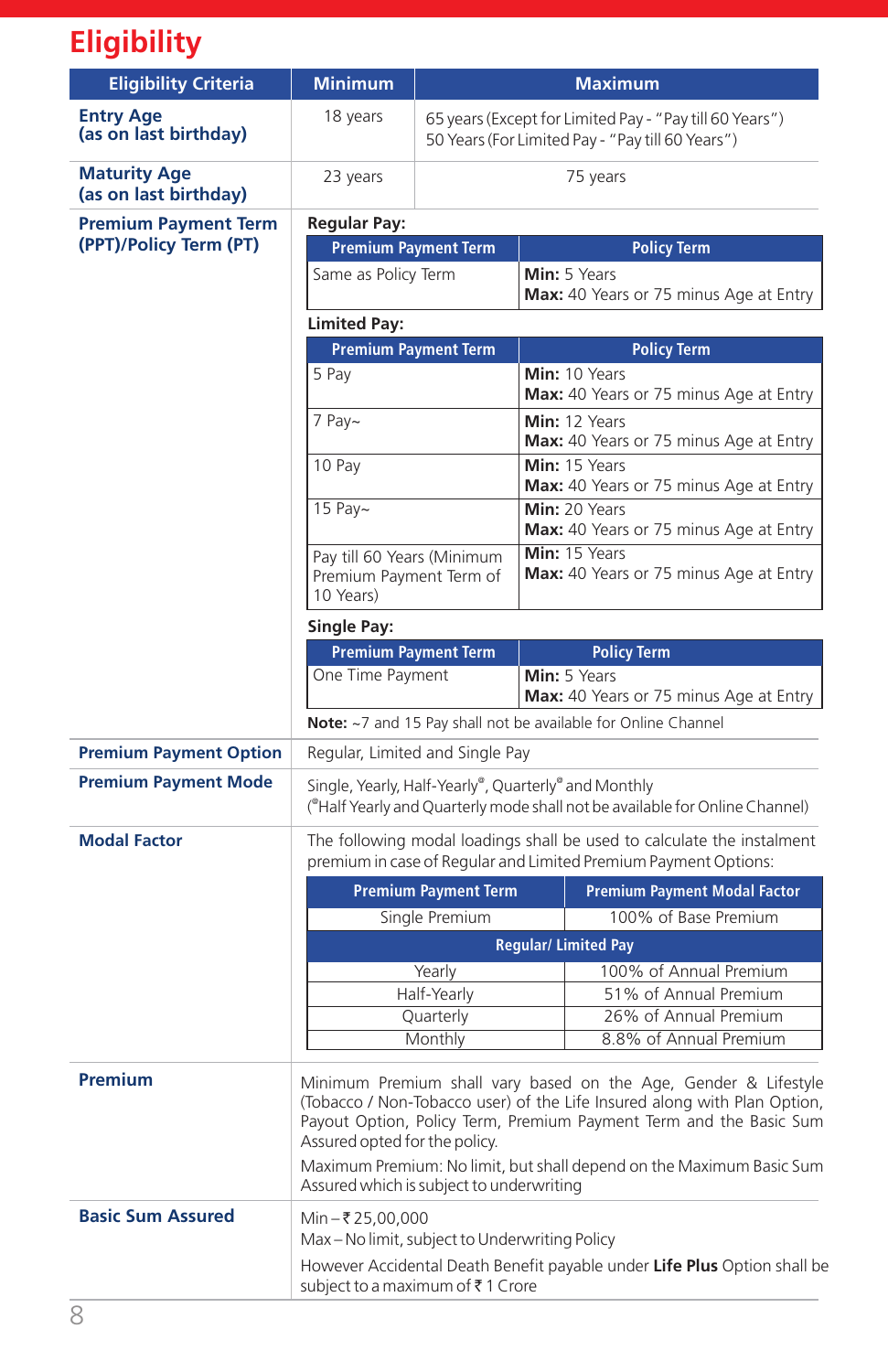# **Terms and Conditions**

#### **1. Death Benefit:**

In case of unfortunate event of the death of the life insured during the Grace Period, the Sum Assured on Death less the premium due at the time of death, shall be payable to the Nominee. In addition, for non-annual Premium Payment Modes, balance of the Premiums (if any) payable in the policy year of death shall be deducted.

#### **2. Accidental Death Benefit:**

Under "Life Plus" Option, in the event of the life insured's accidental death, 100% of the Basic Sum Assured, subject to a maximum of  $\bar{\tau}$  1 Crore shall be payable in addition to the Death Benefit. The conditions and exclusions are mentioned under Point 4 & 6 respectively.

#### **3. Additional Discount for Existing Customers:**

There would be an additional discount of 5% in the 1st policy year, applicable for individual life insured under existing policies, members of group policyholders

### **4. Conditions and Definitions for Inbuilt Accidental Death Benefit (applicable under Life Plus option):**

In the unfortunate event of the death of life insured due to an accident, Accidental Death Benefit, subject to a maximum of  $\bar{\ast}$  1 Crore, shall be payable in addition to the Sum Assured on  $\,$ Death to the Nominee. This benefit shall be payable as lump sum to the Nominee irrespective of the Benefit Payout option chosen for. The Accidental Death Benefit payout shall be subject to the following conditions:

If the Life Insured dies of an accident and the beneficiary proves the same to the satisfaction of the Company subject to the following conditions:

- An accident means sudden, unforeseen and involuntary event caused by external, visible and violent means
- The policy is in force on the day of the accident
- The life insured has sustained any bodily injury directly and solely from the accident, which has been caused by external, violent and visible means and the injury is independent of all other causes
- The death occurs within 120 days (provided the policy term has not expired) from the date of accident due to such injury as stated above, solely, directly and independently of all other causes of death
- The accident which eventually leads to death has occurred during the term of the policy, even if the death occurs after policy term but within 120 days of accident.

### **5. Conditions and Definitions for Inbuilt Waiver of Premium Benefit on occurrence of Total and Permanent Disability (applicable under Life Secure option):**

In the event of the Life Insured being Totally and Permanently Disabled, under Life Secure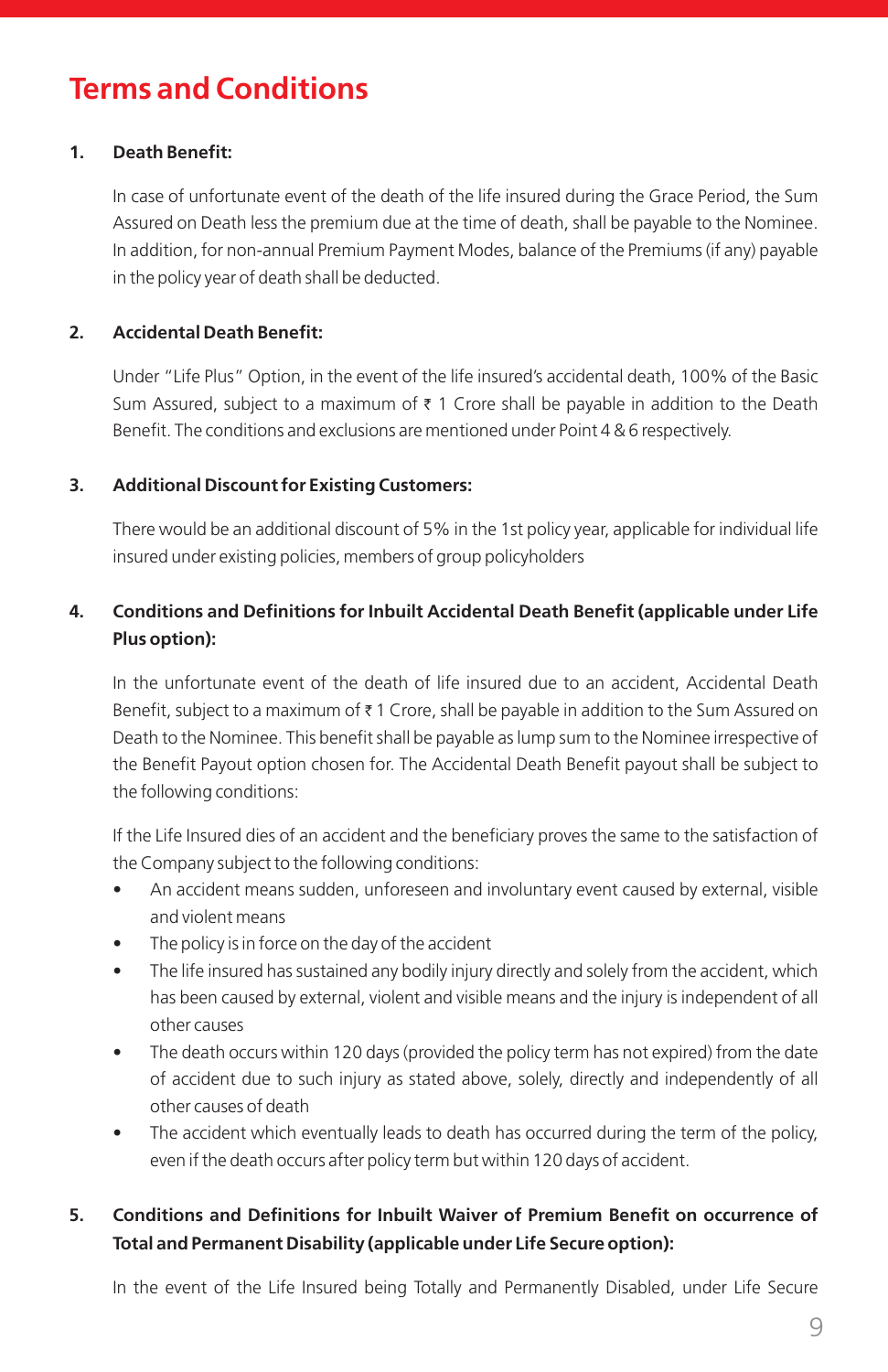Option, all the future premiums shall be waived off and the policy shall continue to be in force for the remaining policy term. The benefit shall be applicable upon occurrence of permanent and total disability due to accident or sickness, subject to the definitions and exclusions below.

#### **Definitions:**

Total and Permanent Disability means when the Life Insured is totally and permanently disabled if any of parts 1, 2 or 3 of the following definition are met:

### **Part 1 - Loss of independent living:**

The Life Insured is permanently unable to perform independently three or more of the following six activities of daily living, namely:

- Washing: the ability to wash in the bath or shower (including getting into and out of the bath or shower) or wash satisfactorily by other means
- Dressing: the ability to put on, take off, secure and unfasten all garments and, as appropriate, any braces, artificial limbs or other surgical appliances
- Toileting: the ability to use the lavatory or otherwise manage bowel and bladder functions so as to maintain a satisfactory level of personal hygiene
- Mobility: the ability to move indoors from room to room on level surfaces
- Transferring: the ability to move from a bed to an upright chair or wheelchair and vice versa
- Feeding: the ability to feed oneself once food has been prepared and made available

The Life Insured must need the help or supervision of another person and be unable to perform the task on their own, even with the use of special equipment routinely available to help and having taken any appropriate prescribed medication by Medical Practitioner.

Loss of independent living must be medically documented for an uninterrupted period of at six months. Proof of the same must be submitted to the Company while the Life Insured is alive and permanently disabled.

#### **Part 2 - Loss of use of limbs or sight:**

#### **Loss of Limbs**

The physical separation of two or more limbs, at or above the wrist or ankle level limbs as a result of injury or disease. This will include medically necessary amputation necessitated by injury or disease. The separation has to be permanent without any chance of surgical correction. Loss of Limbs resulting directly or indirectly from self-inflicted injury, alcohol or drug abuse is excluded.

Limb means the whole hand above the wrist or the whole foot above the ankle.

The diagnosis must be clinically confirmed by Medical Practitioner.

#### **Blindness**

• The Life Insured suffers from Total, permanent and irreversible loss of all vision in both eyes as a result of illness or accident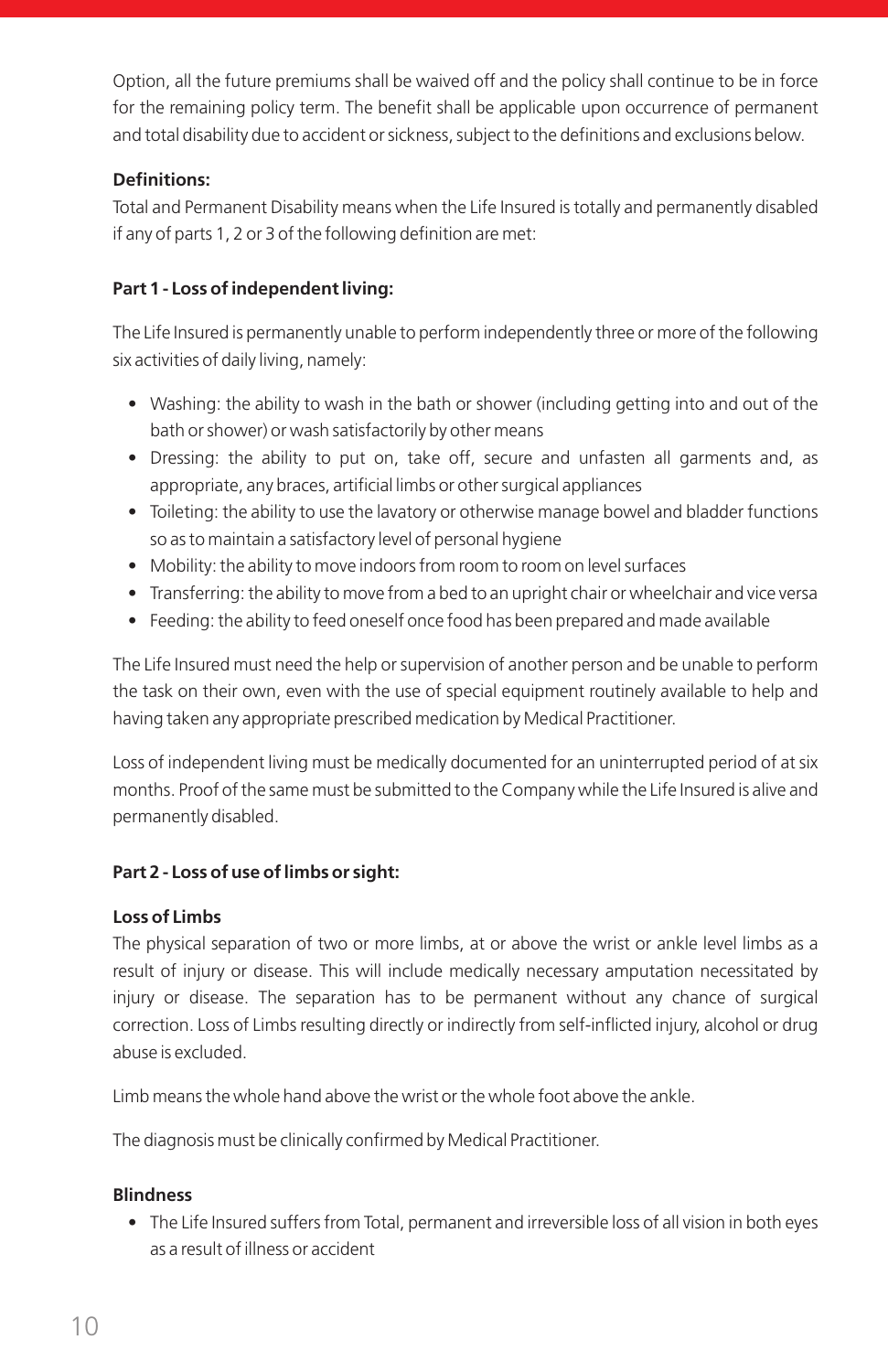- The Blindness is evidenced by:
	- corrected visual acuity being 3/60 or less in both eyes or ;
	- the field of vision being less than 10 degrees in both eyes.
- The diagnosis of blindness must be confirmed and must not be correctable by aids or surgical procedure

The diagnosis must be clinically confirmed by Medical Practitioner.

#### **Part 3 - Unable to work:**

The Life Insured suffers an illness or injury and

- the illness or injury causes the Life Insured to be unable to do the 'material, substantial and sustainable' duties of any occupation or employment or business for remuneration or profit for an uninterrupted period of at least six months. The 'material, substantial and sustainable' duties are those that are normally required for, and/or form a significant and integral part of, the performance of the occupation that cannot reasonably be omitted or modified.
- 'Unable to work' must be certified by relevant Medical Practitioner and medically documented for an uninterrupted period of at least six months of non working. Proof of the same must be submitted to the Company while the Life Insured is alive and permanently disabled.

Injury means accidental physical bodily harm excluding illness or disease solely and directly caused by external, violent, visible and evident means which is verified and certified by Medical **Practitioner** 

#### **Medical Practitioner:**

A Medical practitioner is a person who holds a valid registration from the Medical Council of any State or Medical Council of India or Council for Indian Medicine or for Homeopathy set up by the Government of India or a State Government and is thereby entitled to practice medicine within its jurisdiction; and is acting within the scope and jurisdiction of license.

The Medical Practitioner shall not include: a) A close relative of the policyholder; or b) A person who resides with the policyholder; or c) A person covered under this Policy.

#### **Conditions**

- The policy is in force at the time of occurrence of the contingent events
- Life Insured must be willing to be examined by Medical Practitioner as nominated by the Company to avail the above benefit
- For claims arising out of sickness, claims shall be payable only if the disability takes place within the policy term
- For claims arising out of accident induced disability, claims shall be payable only if the accident event occurs while the cover is in force and disability must have taken place within 150 days of the accident.
- For a claim to be payable, the disability must have persisted continuously for a period of at least 180 days and must, in the opinion of a Medical Practitioner, appointed by the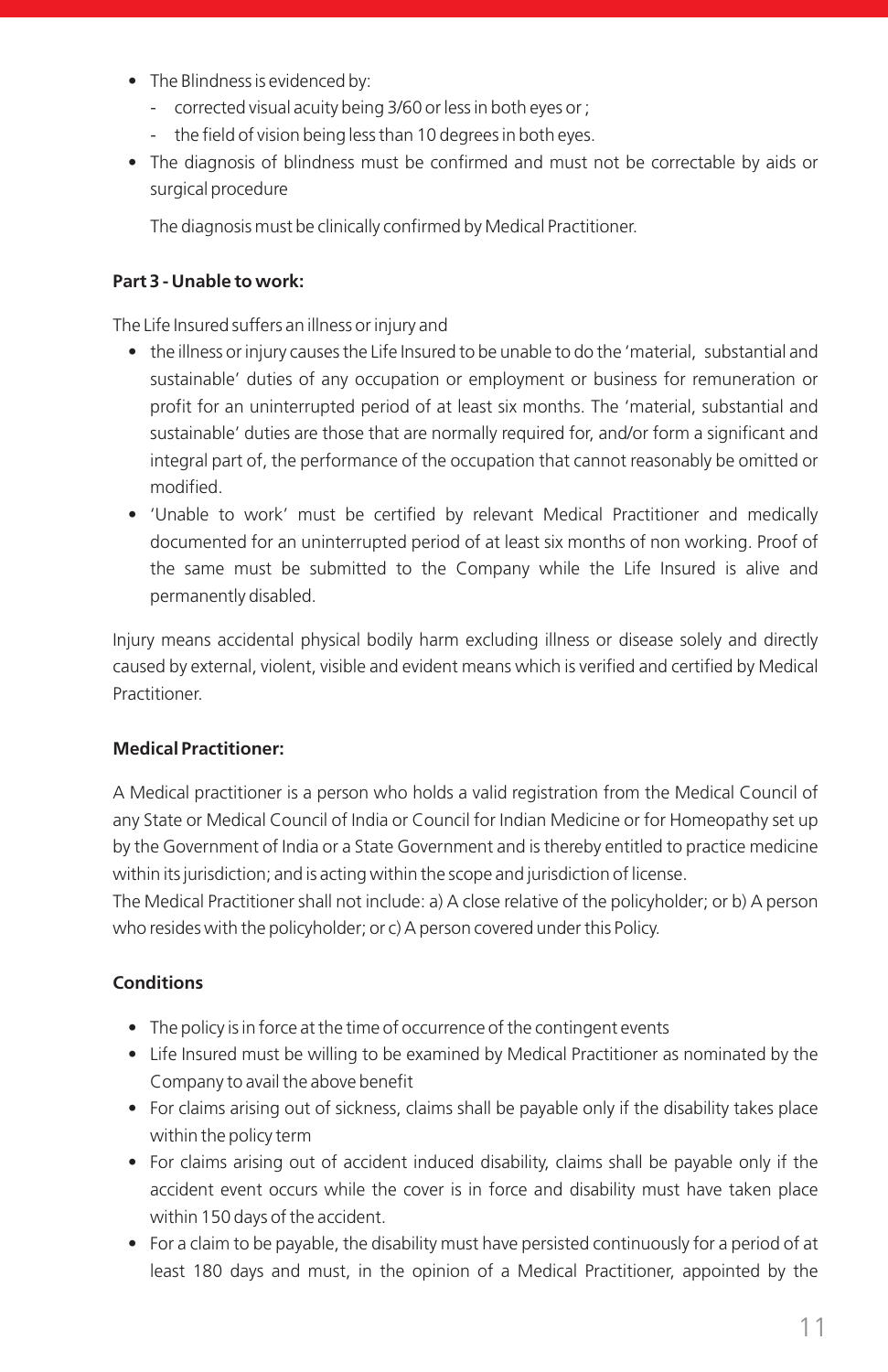company, be deemed permanent

- On the intimation of Total and Permanent Disability and acceptance of the claim by the company, Waiver of all Future Premiums for the Base Plan shall be activated immediately from the next Premium Payment Due Date
- However, after the end of 180 days from the notice of Total and Permanent Disability of the Life Insured, if sufficient proof to establish Total and Permanent Disability is not provided, all the Premiums waived by the company in the intermediate period shall be recovered from the Life Insured

### **6. Exclusions for inbuilt Accidental Death Benefit (applicable under Life Plus option)**

The Accidental Death Benefit shall not be paid if death of the insured person occurs directly or indirectly as a result of any of the following:

- Intentional self-inflicted injury, suicide while sane or insane;
- Insured person being under the influence of drugs, alcohol, narcotics, or psychotropic substances unless taken in accordance with the lawful directions and prescription of a Doctor ;
- The Life Insured committing an assault, a criminal offence, an illegal activity or any breach of law with criminal intent ;
- Taking part in any naval, military or air force operations during peace time or during service in any police, paramilitary or any similar organization ;
- War, invasion, act of foreign enemy, hostilities (whether war be declared or not), armed or unarmed truce, civil war, mutiny, rebellion, revolution, insurrection, military or usurped power, riot or civil commotion, strikes;
- Engaging in hazardous sports/hobbies or activities like (but not limited to) mountaineering, hunting, skiing, pot holing, racing of any kind, deep sea diving or climbing;
- Participation of the life insured in any flying activity, except as a bona fide, fare-paying passenger of a recognized airline or Pilots and cabin crew of a commercial airline operating between established aerodromes on regular routes and on a scheduled timetable;
- Nuclear, Biological and Chemical contamination; the radioactive, explosive or hazardous nature of nuclear fuel materials or property contaminated by nuclear fuel materials or accident arising from such nature;

This benefit shall not be payable in case the life insured commits suicide anytime during the policy term.

#### **7. Exclusions for Total and Permanent Disability (applicable under Life Secure option)**

No benefit shall be payable if Total and Permanent Disability results from or is accelerated by any of the following:

• Sickness or disability which was a Pre-Existing Condition or Sickness or disability which was induced by or as a result of a Pre-Existing Condition unless Life Insured has disclosed the same at the time of proposal or date of revival whichever is later and the Company has accepted the same;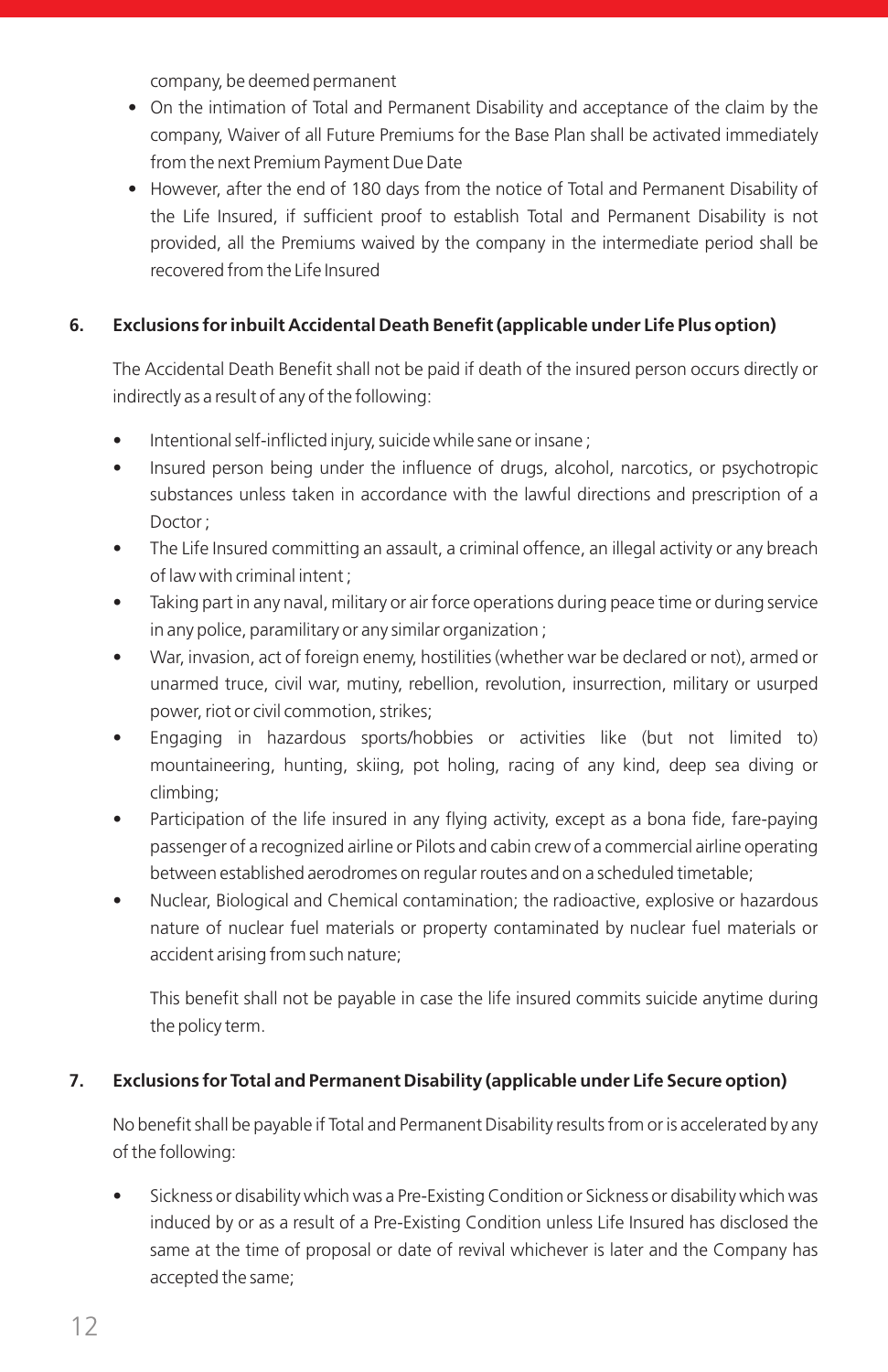- Intentional self-inflicted injury, attempted suicide, while sane or insane;
- Insured person being under the influence of drugs, alcohol, narcotics or psychotropic substances unless taken in accordance with the lawful directions and prescription of a Doctor;
- Injuries resulting from war, invasion, act of foreign enemy, hostilities (whether war be declared or not), armed or unarmed truce, civil war, mutiny, rebellion, revolution, insurrection, military or usurped power, riot or civil commotion, strikes;
- Taking part in any naval, military or air force operation during peace time or during service in any police, paramilitary or any similar organisation;
- Participation of the life insured in any flying activity, except as a bona fide, fare-paying passenger of a recognized airline or Pilots and cabin crew of a commercial airline operating between established aerodromes on regular routes and on a scheduled timetable;
- The Life Insured committing an assault, a criminal offence, an illegal activity or any breach of law with criminal intent;
- Engaging in hazardous sports / hobbies or activities like (but not limited to) mountaineering, hunting, skiing, pot holing, racing of any kind, deep sea diving or climbing;
- Nuclear, Biological and chemical contamination; the radio-active, explosive or hazardous nature of nuclear fuel materials or property contaminated by nuclear fuel materials or accident arising from such nature;

### **Pre-existing disease:**

Pre-existing Disease means any condition, ailment, injury or disease:

- That is/are diagnosed by a physician within 48 months prior to the effective date of the policy issued by the insurer or its reinstatement or
- For which medical advice or treatment was recommended by, or received from, a physician within 48 months prior to the effective date of the policy issued by the insurer or its reinstatement.

No claim shall be repudiated after 4 years from the policy inception or reinstatement on account of pre-existing diseases disclosed or discovered through medical examination at underwriting /revival.

These benefits (ADB under Life Plus option and TPD under Life Secure Option) shall not be offered to those who disclose or otherwise known to be suffering, through medical examination at underwriting, from any of exclusion above.

### **8. Grace Period:**

There is a grace period of 30 days from the due date for payment of premium for the yearly, half-yearly and quarterly mode. For the monthly mode there is a grace period of 15 days. During this period the policy will be considered to be in-force with risk cover as per the terms of the policy.

#### **9. Riders:**

The payment of Rider premium shall be made in addition to the premium for the Base Plan and collected along with the premiums for the Base Plan. Premium payment type (Regular/Limited/Single) and premium payment mode of the rider should be same as that of Base Plan. For more details on the Rider, please refer to the rider brochure.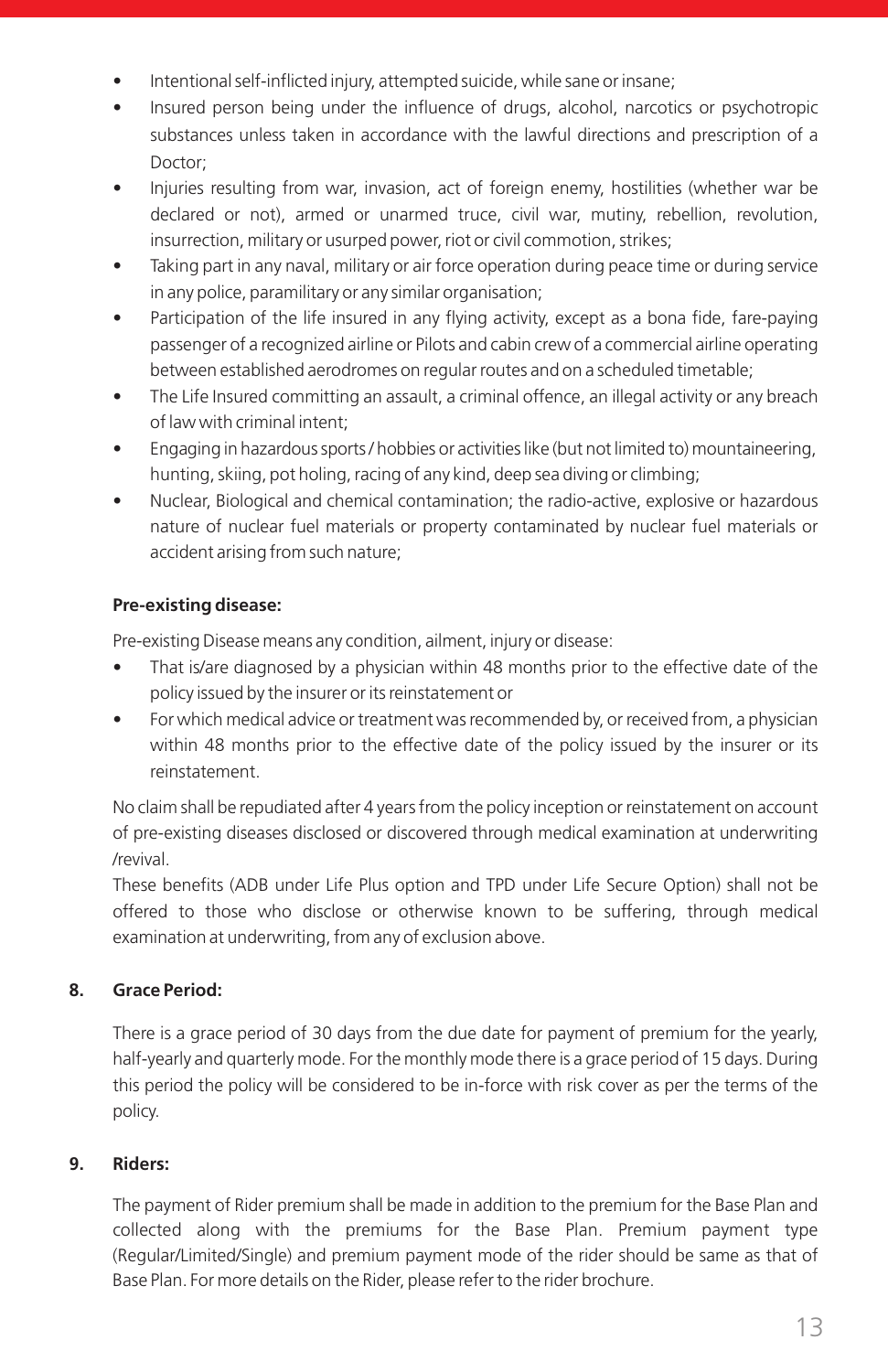#### **10. Lapse:**

**Regular Premium Paying policy:** The policy shall lapse if the due premium is not received till the end of the Grace Period.

**Limited Premium Paying policy:** The policy shall lapse from the due date of the first unpaid premium for:

- PPT of less than 10 years: Where the premiums for the first two consecutive policy years are not paid within the grace period and
- PPT of 10 and more than 10 years: Where the premiums for the first three consecutive policy years are not paid within the grace period

### **Single Premium Paying policy:** The policy shall not lapse

If the policy lapses and not revived subsequently within the Revival Period as per the revival terms and conditions, all the premiums paid under the policy shall be forfeited and the policy shall terminate and no benefits shall be payable on such a policy.

### **11. Reduced Paid-Up:**

- Regular premium paying policy shall not be eligible for Reduced Paid Up.
- Single premium paying policy shall become fully Paid-Up after payment of premium.
- For Limited Premium Paying policy, after the policy acquires Surrender Value ( please refer Section 13), if the subsequent premiums are not paid within the grace period, the Base Policy along with Riders (if any), subject to the Terms and Conditions of the Riders, shall be converted into a Reduced Paid-Up policy by default, by converting Sum Assured on Death into Reduced Paid-Up Sum Assured on Death as mentioned below:

Reduced Paid-Up Sum Assured on Death = (Total Period for which Premiums have already been Paid<sup>##</sup> / Total Period for which Premiums should have been originally Payable) X Sum Assured on death under the Base Plan

Under Life Plus option, upon conversion to Reduced Paid-Up, the policy shall continue with Reduced Paid-Up Accidental Death Benefit (in addition to Reduced Paid-Up Sum Assured on Death) where,

Reduced Paid-Up Accidental Death Benefit = (Total Period for which Premiums have already been Paid<sup>##</sup>/ Total Period for which Premiums should have been originally Payable) X Sum Assured on Accidental Death Benefit.

- Under '**Life Secure**' option, upon conversion to Reduced Paid-Up, inbuilt Total and Permanent Disability Benefit shall cease and the policy shall continue with Reduced Paid-Up Sum Assured on death.
- Once the base plan is converted to Reduced Paid-Up, Riders attached (if any) may get converted in to Reduced Paid-Up status based on the terms and conditions of the respective Riders.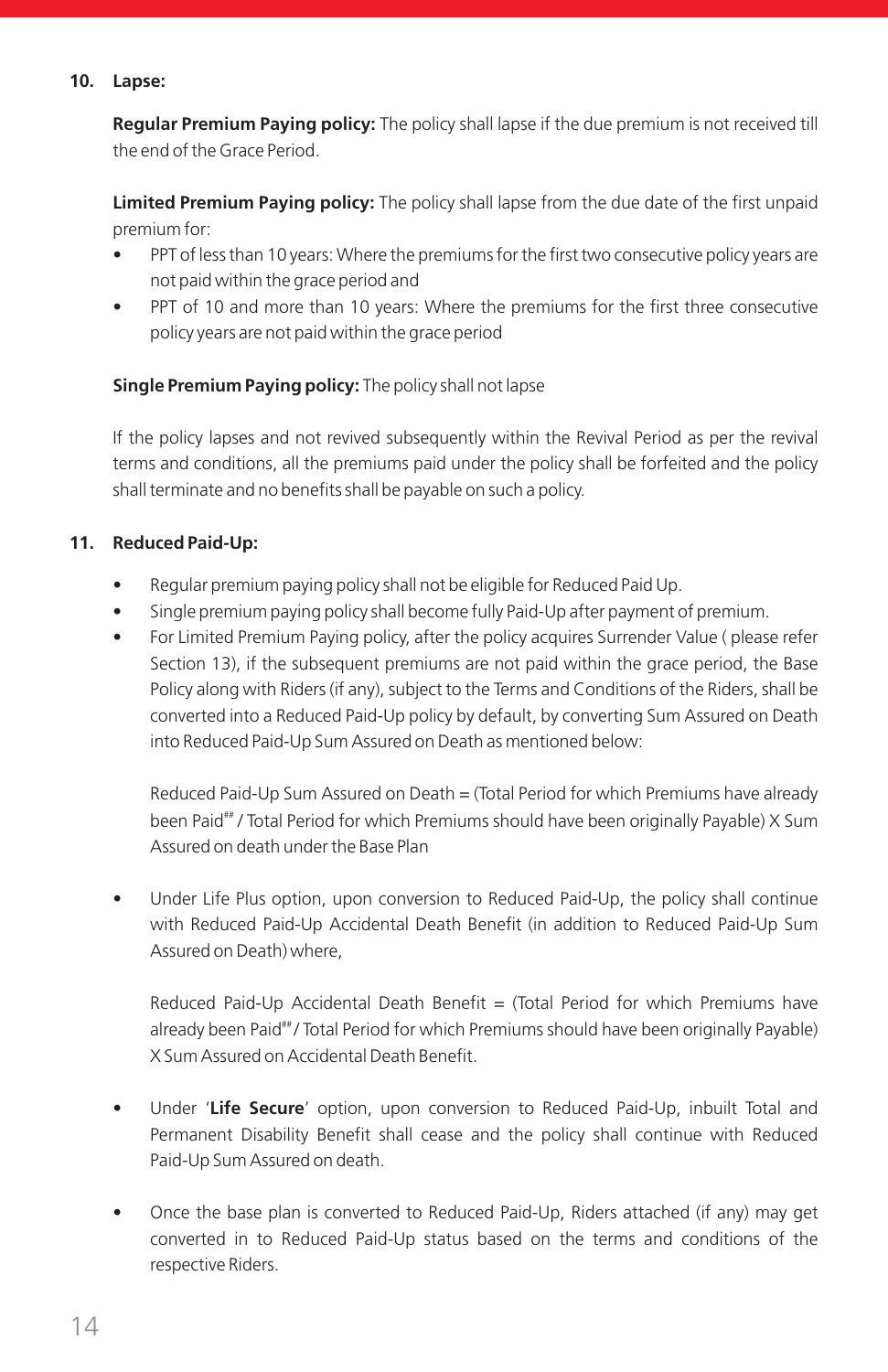- If a Reduced Paid-up policy is surrendered, the surrender value (if any) for Base Policy and Rider (if any) shall be calculated as per the Surrender Value mentioned under "Surrender" section.
- Reduced Paid-Up policy can be revived and reinstated (to the original benefits) within a period of 5 years from the date of first unpaid Premium subject to the conditions mentioned under "Revival" section.
- If policy in Reduced Paid Up mode is not revived during the revival period, it shall continue in that mode until maturity.
- Step Up/Step Down options cannot be exercised, in case the policy is in Reduced Paid-Up status.

Note: ""Total Premiums shall include Extra Premiums, Excluded rider premiums & taxes

#### **12. Policy Revival:**

A lapsed or a Reduced Paid-Up policy can be reinstated (with or without Riders) for full benefits on revival within five years from the date of first unpaid premium.

You can revive the policy without evidence of good health on payment of the outstanding premiums with interest charge (currently 9% p.a. simple interest of outstanding premiums), if the payment is made within six months from the date of first unpaid premium. Thereafter to revive the policy, evidence of good health would be required along with payment of the outstanding premiums along with interest charge (currently 9% p.a. simple interest of outstanding premiums).

All benefits under the policy shall be reinstated on the revival of the policy. Revival of the policy shall be based on Underwriting Policy of the Company.

If a lapsed policy is not revived during the revival period, the policy shall be terminated without paying any benefits.

However, if a Reduced Paid-Up policy is not revived during the Revival Period, it shall continue in that mode until maturity. Rider benefit (if opted) may continue with Reduced Paid-Up Sum Assured (if applicable) depending on the terms and conditions of the Rider.

#### **13. Surrender:**

- Surrender Value shall not be applicable under Regular Premium Paying policy.
- Surrender Value shall be acquired under Limited Premium policies, in case the policyholder has paid premium for a continuous period of :
	- 2 full policy years (for premium payment term of less than 10 years)
	- 3 full policy years (for premium payment term of 10 years or more)
- Surrender Value shall be acquired immediately under Single Premium policies once the premium has been received.

In case you wish to surrender, the, Surrender Value payable shall be based as per the table given below: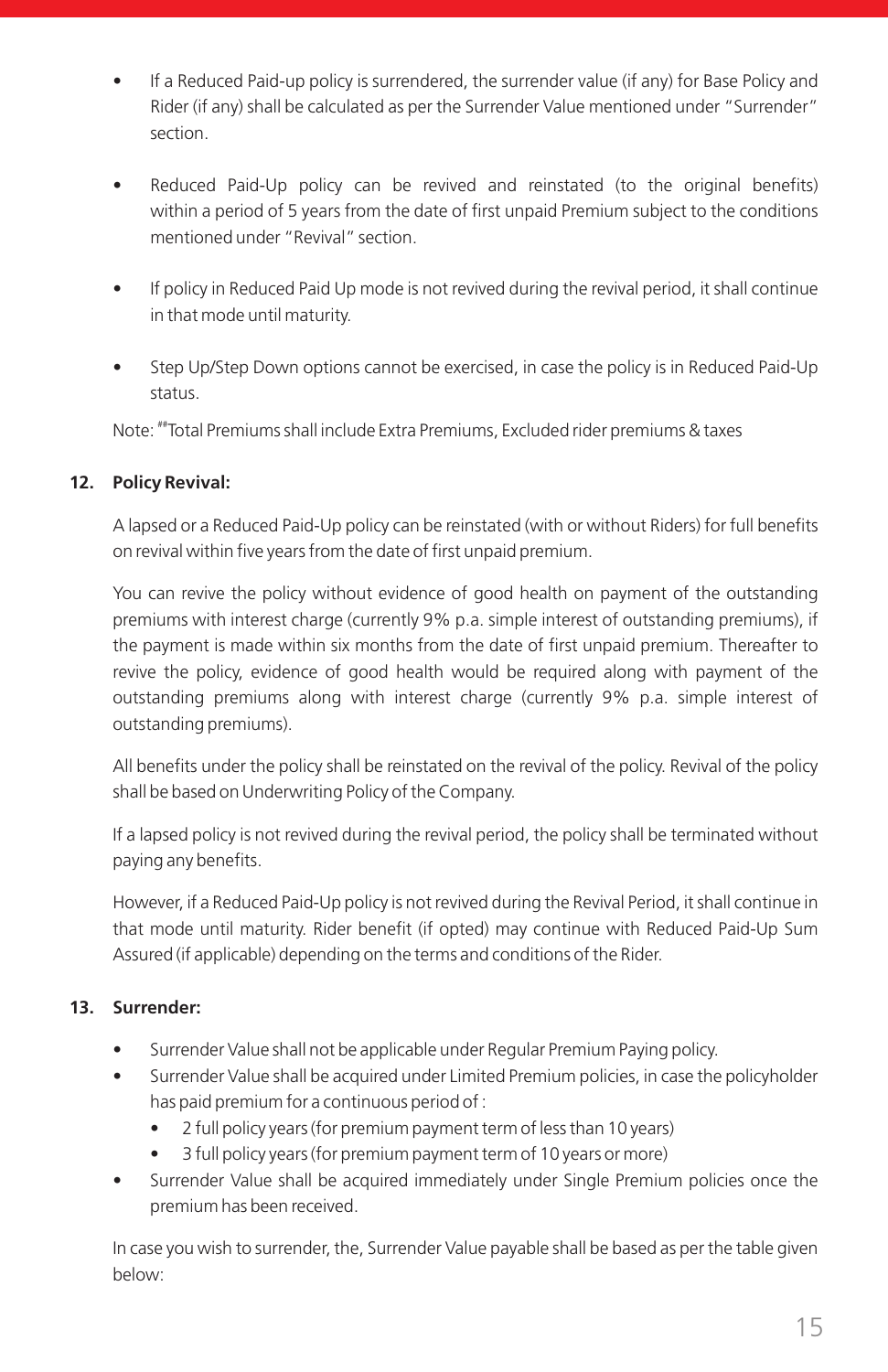| <b>Premium Payment Option</b> | <b>Surrender Value</b>                                                                                                                                 |
|-------------------------------|--------------------------------------------------------------------------------------------------------------------------------------------------------|
| Regular Pay                   | Not Available                                                                                                                                          |
| Limited Pay                   | 60% x (Total premiums paid $\land$ to date (incl. extra premium)) x<br>((policy term- PPT)/ Policy Term ) x (Outstanding Policy Term /<br>policy term) |
| Single Pay                    | 60% x (single premium paid (incl. extra premium)) x ((policy term-<br>1)/Policy Term) x (Outstanding policy term / policy term)                        |

^Note: Total Premiums Paid means total of all the premiums received, excluding any extra premium, any rider premium and taxes

#### **14. Nomination:**

Nomination shall be allowed under the plan as per the provisions of Section 39 of the Insurance Act, 1938 as amended from time to time.

#### **15. Assignment:**

Assignment shall be allowed under this plan as per the provisions of Section 38 of the Insurance Act, 1938 as amended from time to time.

#### **16. Free Look Period:**

The policyholder is offered 15 days free look period for a policy sold through all channels (except in case of electronic policies and policies obtained through Distance Marketing\* mode which shall have 30 Days) from the date of receipt of the policy wherein the policyholder may choose to return the policy, stating the reasons thereof within 15 days / 30 days of receipt if s/he is not agreeable with any of the terms and conditions of the plan. Should s/he choose to return the policy, s/he shall be entitled to a refund of the premium paid after deducting the proportionate risk premium, stamp duty and cost of medical examination, if any, in accordance with IRDAI (Protection of Policyholders' Interests) Regulations, 2017.

The Riders, if any, also would stand cancelled when the Free Look Provision of the base Policy is exercised.

A policy once returned shall not be revived, reinstated or restored at any point of time and a new proposal shall have to be made for a new policy.

\*Distance Marketing includes every activity of solicitation (including lead generation) and sale of insurance products through the following modes: (i) Voice mode, which includes telephone calling (ii) Short Messaging service (SMS) (iii) Electronic mode which includes e-mail, internet and interactive television (DTH) (iv) Physical mode which includes direct postal mail and newspaper & magazine inserts and (v) Solicitation through any means of communication other than in person.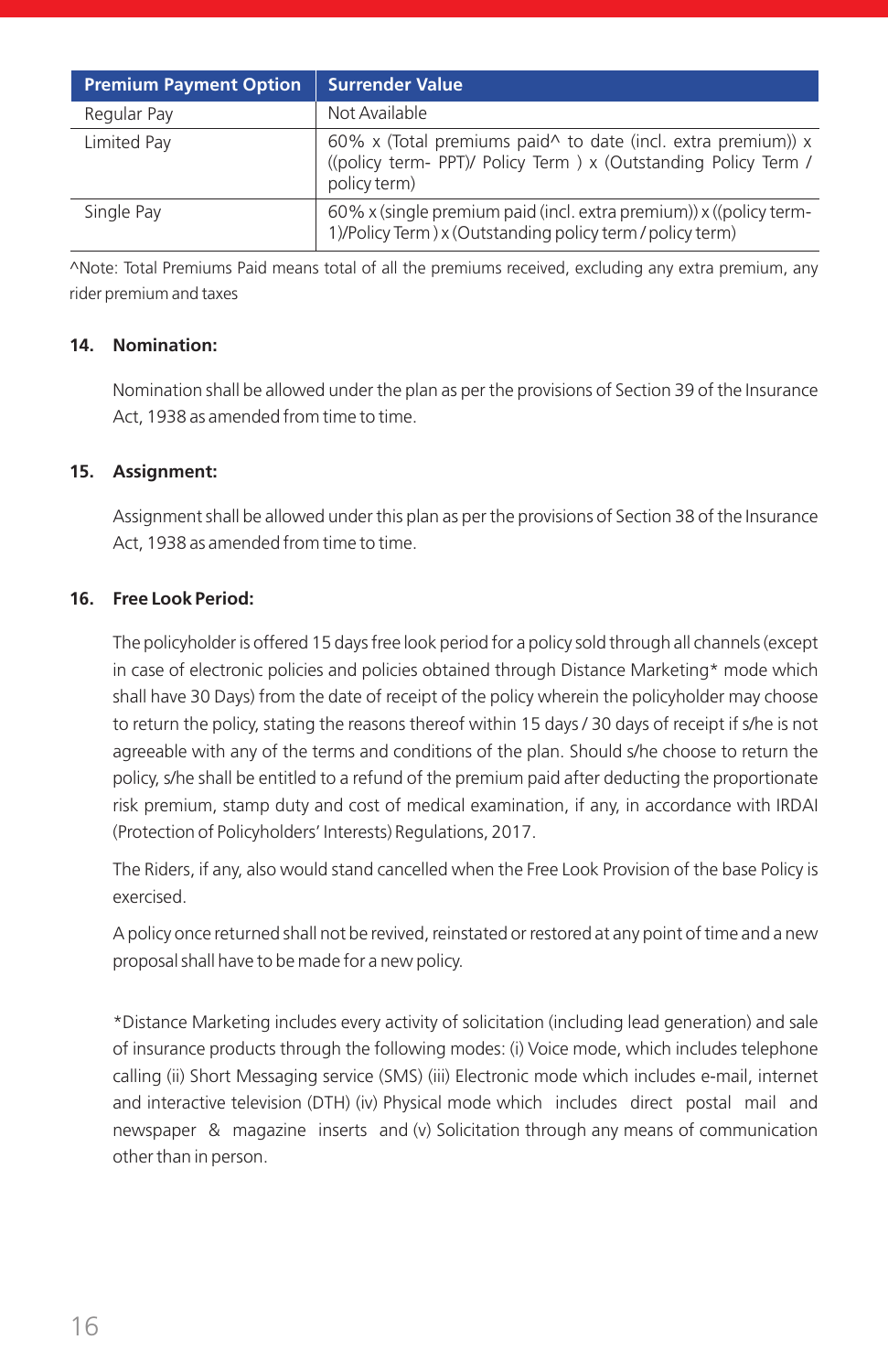### **17. Suicide Exclusion:**

In case of death due to suicide within 12 months from Date of Commencement of Risk of the Policy or from date of revival of the policy, as applicable, the nominee or beneficiary of the policyholder shall be entitled to, 80% of the Total Premiums paid till the date of death or the surrender value available as on the date of death whichever is higher, provided the policy is in force.

In case of death due to suicide after 12 months from Date of Commencement of Risk of the policy, following shall be applicable:

- Within one year of the date of revival of the policy when the revival is done within 6 months from the date of first unpaid premium, Suicide Exclusion shall not be applicable and the Death Benefit under the product shall be payable.
- Within 1 year of the date of revival, when the revival is done after 6 months from the date of first unpaid premium, the nominee or beneficiary shall be entitled to higher of 80% of total Premiums Paid till the date of death or Surrender Value (if any) as on date of death, provided the policy is in-force.

In case of death due to suicide within one year of exercising any Step-Up option, Sum Assured pertaining to such step up options shall not be payable. In such case, 80% of the total premium paid till the date of death pertaining to above Step-up Sum Assured shall be payable.

#### **18. Loan:**

Loans are not allowed under this plan.

#### **19.Maturity/Survival Benefit:**

There is no benefit available on Survival or Maturity of the Policy.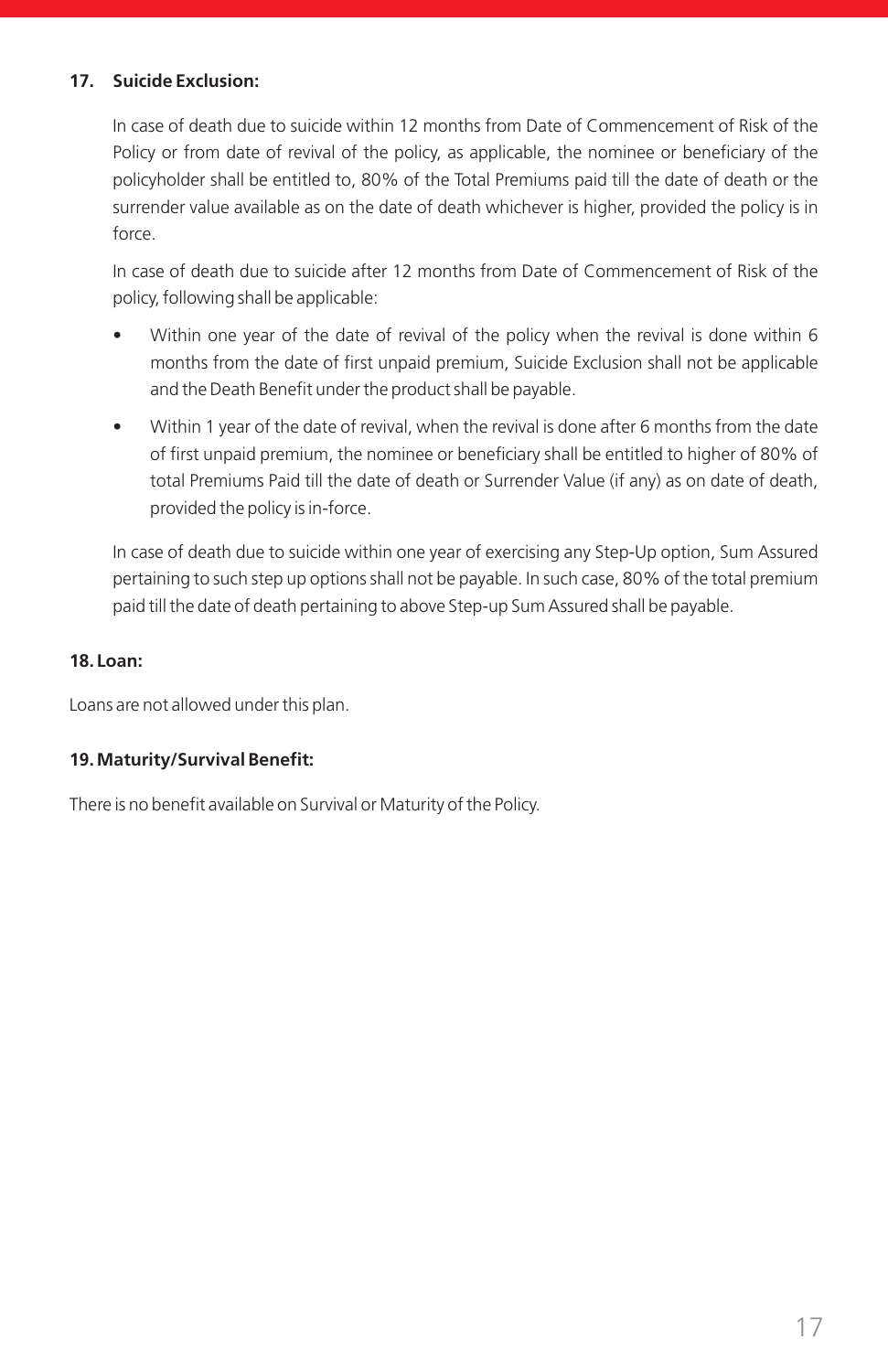**Extract of Section 41 of the Insurance Act, 1938 as amended from time to time states:**

- **(1) No person shall allow or offer to allow, either directly or indirectly, as an inducement to any person to take or renew or continue an insurance in respect of any kind of risk relating to lives or property in India, any rebate of the whole or part of the commission payable or any rebate of the premium shown on the policy, nor shall any person taking out or renewing or continuing a policy accept any rebate, except such rebate as may be allowed in accordance with the published prospectuses or tables of the insurer:**
- **(2) Any person making default in complying with the provisions of this section shall be liable for a penalty fine which may extend to ten lakhs rupees**

### **Section 45 of the insurance Act, 1938 as amended from time to time states that:**

- **(1) No policy of life insurance shall be called in question on any ground whatsoever after the expiry of three years from the date of the policy, i.e. from the date of issuance of the policy or the date of commencement of risk or the date of revival of the policy or the date of the rider to the policy whichever is later.**
- **(2) A policy of life insurance may be called in question at any time within three years from the date of issuance of the policy or the date of commencement of risk or the date of revival of the policy or the date of the rider to the policy, whichever is later, on the ground of fraud:**

**Provided that the insurer shall have to communicate in writing to the insured or the legal representatives or nominees or assignees of the insured the grounds and materials on which such decisions are based.**